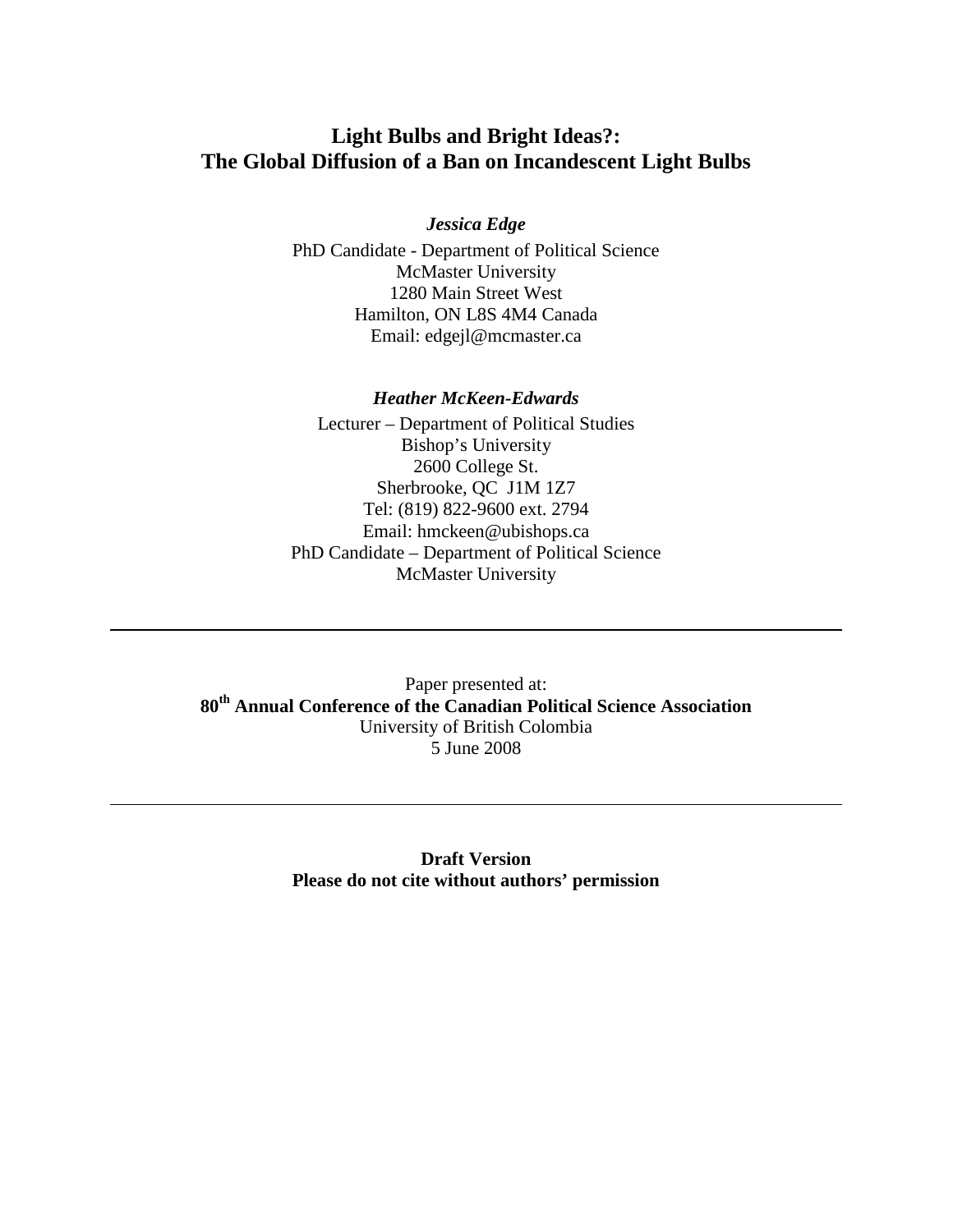#### **Light Bulbs and Bright Ideas?: The Global Diffusion of a Ban on Incandescent Light Bulbs**

On April 25, 2007 the Federal Government of Canada announced that it was phasing out the use of incandescent light bulbs by 2012. Along with improving energy efficiency the presentation of this policy was also linked with broader environmental initiatives and is a key part of the government's strategy to address concerns about climate change. When announcing this policy, Natural Resources Ministers Gary Lunn argued the ability of this policy innovation to reduce greenhouse gas emissions in Canada by more than six million tonnes per year (Lights to go out on Inefficient Bulbs by 20[1](#page-1-0)2, 2007). $^1$ 

Interestingly, this policy choice is not unique to Canada. Since early 2007 we have seen the emergence of multiple efforts in a number of states in both the Global North and Global South to phase out the use of inefficient incandescent light bulbs and/or to promote the increased use of compact fluorescent light bulbs (CFLs). Government phase out policies can be found in a wide range of countries including Australia, the United States, Cuba and the Philippines. Together those states which have introduced phase outs comprise about one half of all bulbs consumed per year—6.5 billion of the 12.5 billion global incandescent bulb market (Waide 2007b, 2). All of these efforts combined do have the potential to create important environmental benefits. A 2006 book released by the International Energy Agency (IEA), asserted that lighting accounts for 19% of power consumption globally, 3% of global oil demand and 1900 million metric tonnes of  $CO<sub>2</sub>$  (Waide 2006). A shift to the increased use of more efficient forms of lighting, like compact fluorescent light bulbs (CFLs) or light emitting diodes (LEDs), should result in substantial savings in energy consumption and  $CO<sub>2</sub>$  output. This paper will examine the global diffusion of these policies to phase out inefficient incandescent light bulbs.

However, one conceptual clarification is necessary. The policies we are discussing are best conceived of as phase outs not bans. Although commonly used in everyday conversation the term 'ban' can lead to two different misconceptions about the policies in question. First, it can imply that policies have explicitly forbid the use and sale of incandescent bulbs. However, it is more common that these policies work to phase out the use of incandescent bulbs through regulations that set energy efficiency requirements for the sale of bulbs. In at least some of the states in question if an incandescent bulb with a high enough energy efficiency level were developed its sale would still be legal even after the official phase out date was passed. For example, in Australia the energy efficiency standards that will phase out incandescent bulbs will also serve to phase out a less efficient brand of halogen bulbs as well (Australian Government 2008). The second misconception is that this policy has been universally applied to all types of incandescent bulbs, which has not been the case in many states. The primary aim is the common screw based bulbs used in many lighting fixtures, not necessarily all bulbs. For example, in Canada some types of incandescent bulbs including oven lights and some types of bulbs used in medical equipment are not subject to the phase out. This is because the Canadian Government's regulations to phase-out inefficient bulbs are intended to take into account the availability of

<span id="page-1-0"></span><sup>1</sup> Part of the reason that these benefits are also potentially dramatic can be linked to a study which argues 77 percent of the Canadian residential lighting market is still served by incandescent light bulbs with compact fluorescent light bulbs (CFLs) comprising only 5 percent (Branswell and Reid 2008).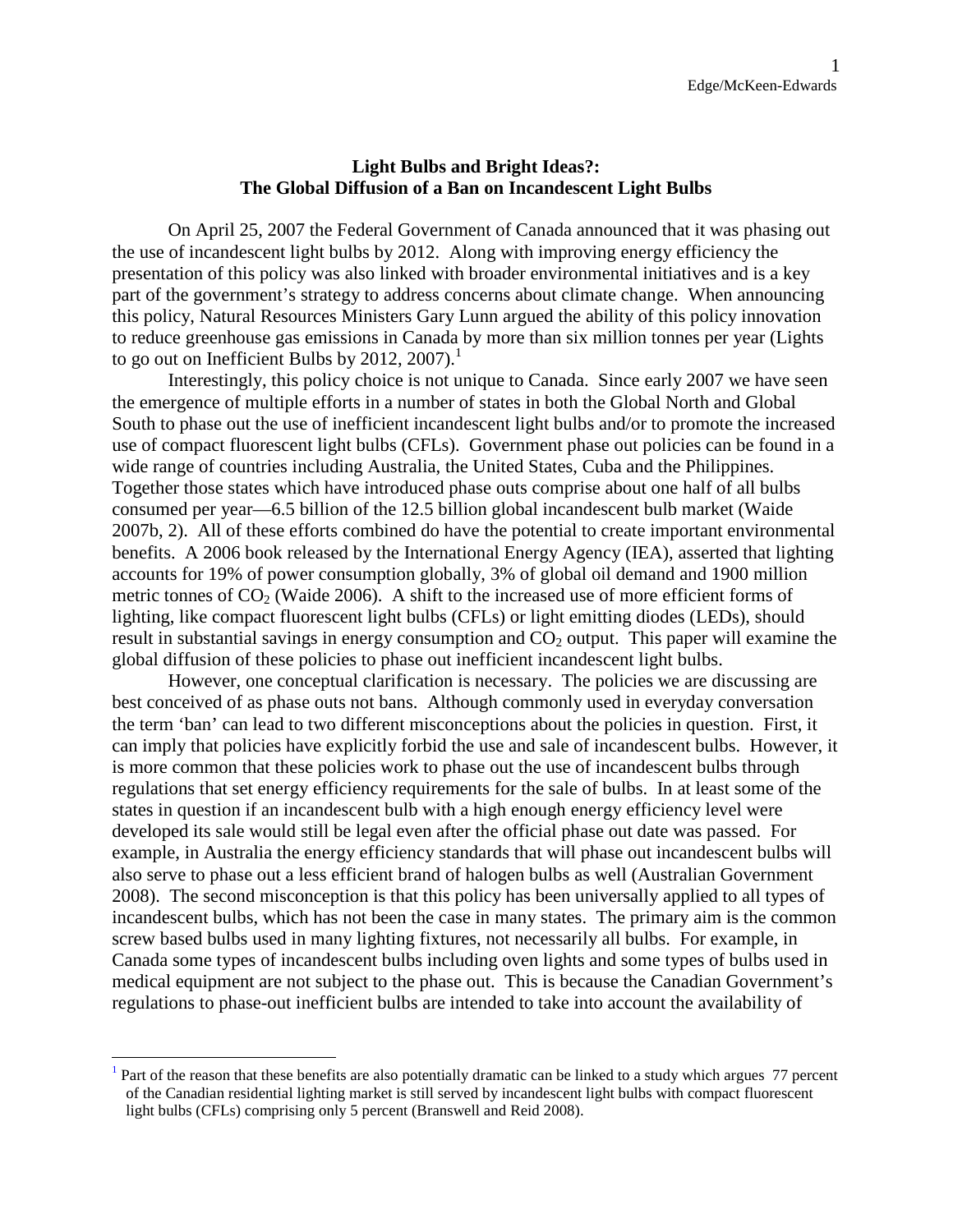effective energy efficient replacements (which are based on a number of attributes like cost, energy savings, safety and functionality) (Natural Resources Canada 2007/35(b)).

This paper will explore the emergence of policies phasing out incandescent light bulbs across the globe, arguing that this is a clear example of global policy diffusion. It will show that in this case international norms, particularly the norms of liberal environmentalism, are central to explaining why this policy has diffused. However, it will also illustrate that norms do not act in isolation and that factors at the international and domestic levels are important in facilitating or impeding policy diffusion. This leads to a number of overall findings in the paper. Looking specifically at the area of environmental policy we see that the norm of liberal environmentalism, the predominant norm in creating environmental policy in the last two decades, has supported the spread of these policies. Moreover, these findings reinforce two broader points about the study of global policy diffusion. First, studies of diffusion need to look beyond simple interest-based decision-making and also focus on the role of norms in driving the spread of policies. In some cases where norms are discussed in the relation to policy diffusion the focus is on how diffusion leads to the global spread of certain norms (Jörgens 2004). However, we argue that in this case it was the convergence around a global norm that drove the diffusion of policy. Second, it shows that explaining diffusion requires a sophisticated look at the relationships between public and private actors at multiple levels.

Following this introduction, the next section will briefly discuss the concepts and theories in the approach of policy diffusion. In the third section a basic timeline of developments in this policy area will be outlined to provide a broader sense of the diffusion process and the actions of individual states. The global diffusion of this policy was not inevitable as there are many environmental policies that fail to diffuse. Therefore, the fourth section will describe the key factors in the global diffusion of this policy innovation. Following this section, the two of the potential externalities of this policy choice will be discussed – the focus on creating harmonized standards for CFLs and other efficient light bulbs and the need to manage the mercury contained within CFLs (which are currently the primary replacement for incandescent bulbs) throughout their life cycle. Finally, the paper will conclude by drawing all of these elements together.

#### Global Policy Diffusion

At an abstract level it is possible that the emergence of policies to phase out incandescent light bulbs have occurred in multiple states completely independent of one another. There are two main reasons to discount this argument. First, in the era of global communications where states and other actors are clearly aware of and in contact with each other, the assumption that these developments are occurring in isolation is significantly less likely. Second, in the specific case of the phase out of inefficient incandescent light bulbs, it is clear that different states were aware of the actions of others. This will be seen in the work of the International Energy Agency (IEA) and evidence that various states were aware of the actions of others that are discussed in more detail later in the paper.

Looking at international policy convergence in environmental policy there appears to be two distinct processes at work. The first is the establishment of international treaty-based regimes, like the Montreal or the Kyoto protocols. In this case there is an explicit international effort to globally harmonize the policies of states. Therefore, one is likely to find clear evidence of collective or hierarchical decision-making at the international level, which is then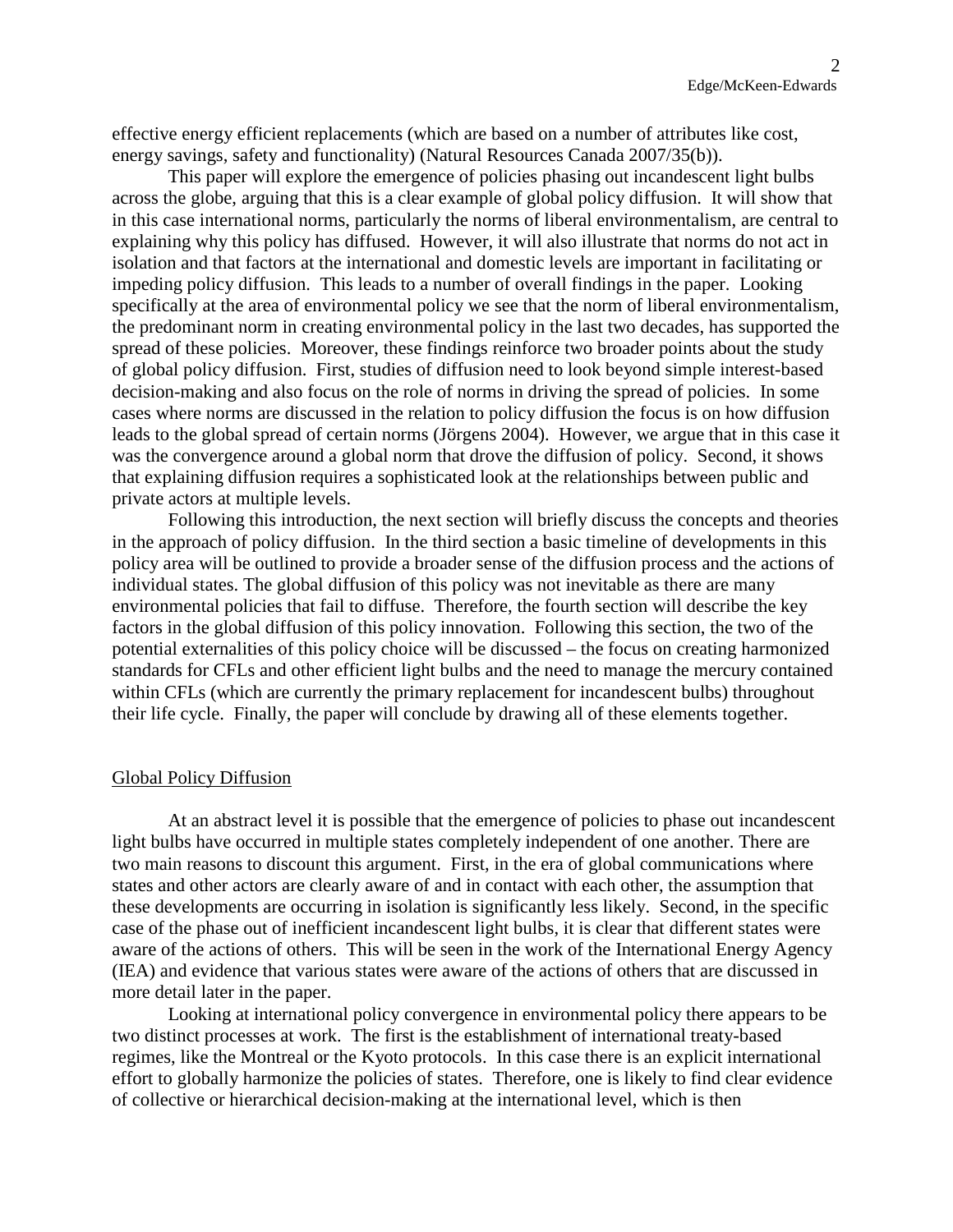implemented through the national arena. In the case of a phase out of inefficient incandescent light bulbs these elements are not present.

The second driver of policy convergence is through global policy diffusion. In framing the discussion in this manner we are working within the literature that treats policy diffusion as a process rather than as an outcome (Elkins and Simmons 2005). Therefore we define policy diffusion as the "process by which policy innovations are communicated in the international system and adopted voluntarily by an increasing number of countries over time" (Busch, Jörgens and Tews 2005, 149; see also Rogers 2003).

In this paper, the key qualifications that make a policy's spread a situation of global diffusion are 1) the lack of formal or contractual obligations (as one would see with an international treaty) and 2) the policies emerge as the outcome of a horizontal process with individual actors working in a decentralized regulatory system (Busch et al. 2005). Both conditions are important, as it is possible for a policy convergence to meet only the first. One situation where the spread is lacking formal obligations but not horizontal would be in cases where there is a hegemonic state that uses its power to coerce other states to follow similar policy structures. Beyond hegemonic power variations of this coercion may also be through other economic, political or military threats, direct intervention or the practices of conditionality (Busch and Jörgens 2005). If any of these elements are present, the situation is not really one of diffusion because there is a powerful actor acting to centralize the regulatory system and coordinate the actions of states, even though formal treaties may not be present. These cases cannot be included under the process of policy diffusion as they represent a different form of convergence.

In the case of global policy diffusion a state makes an independent decision to adopt a particular policy and is not coerced. This is not to argue that the policy choices of other states are completely inconsequential. In many ways the system that emerges is interdependent but also uncoordinated. The process is interdependent in the sense that governments factor the actions of other governments into their policy choices but they are not required to adopt similar policies (Elkins and Simmons 2005; Busch and Jörgens 2005). Moreover reciprocal influence between states is more likely given the complex communicative relationships that exist (Kern, Kissing-Nat, Landmann, Mauch and Loffelsend 2001). Yet these connections do not remove the independence of the state; individual policy decisions are not affected by coercion or intentional coordination by another actor.

However, not all policies diffuse globally, and one must consider what elements are necessary for a particular policy to spread beyond its borders and around the globe. Drawing on Busch et al. (2005) we argue that the driver of the diffusion process is a complex interplay of three categories of factors: policy characteristics, the dynamics of the international system, and domestic factors. The first category, policy characteristics, refers to the specific features of a policy, including elements like the expected cost and the norms that legitimize it. Although Busch et al. place this at the bottom in their ordering, in this case of policy diffusion we find that policy characteristics, particularly the norms that underpin it, are a primary part of the explanation. The second category is the dynamics of the international system, which takes into account the effects of international communication and the channels through which policies diffuse, as well as the role that international organizations can play in promoting particular policy choices. In this case important elements can include the ease of communication and the forums in which the communication takes place. Kern et al (2001, 6) assert that convergence in policy innovations is strongest in a situation where there is an international institution supporting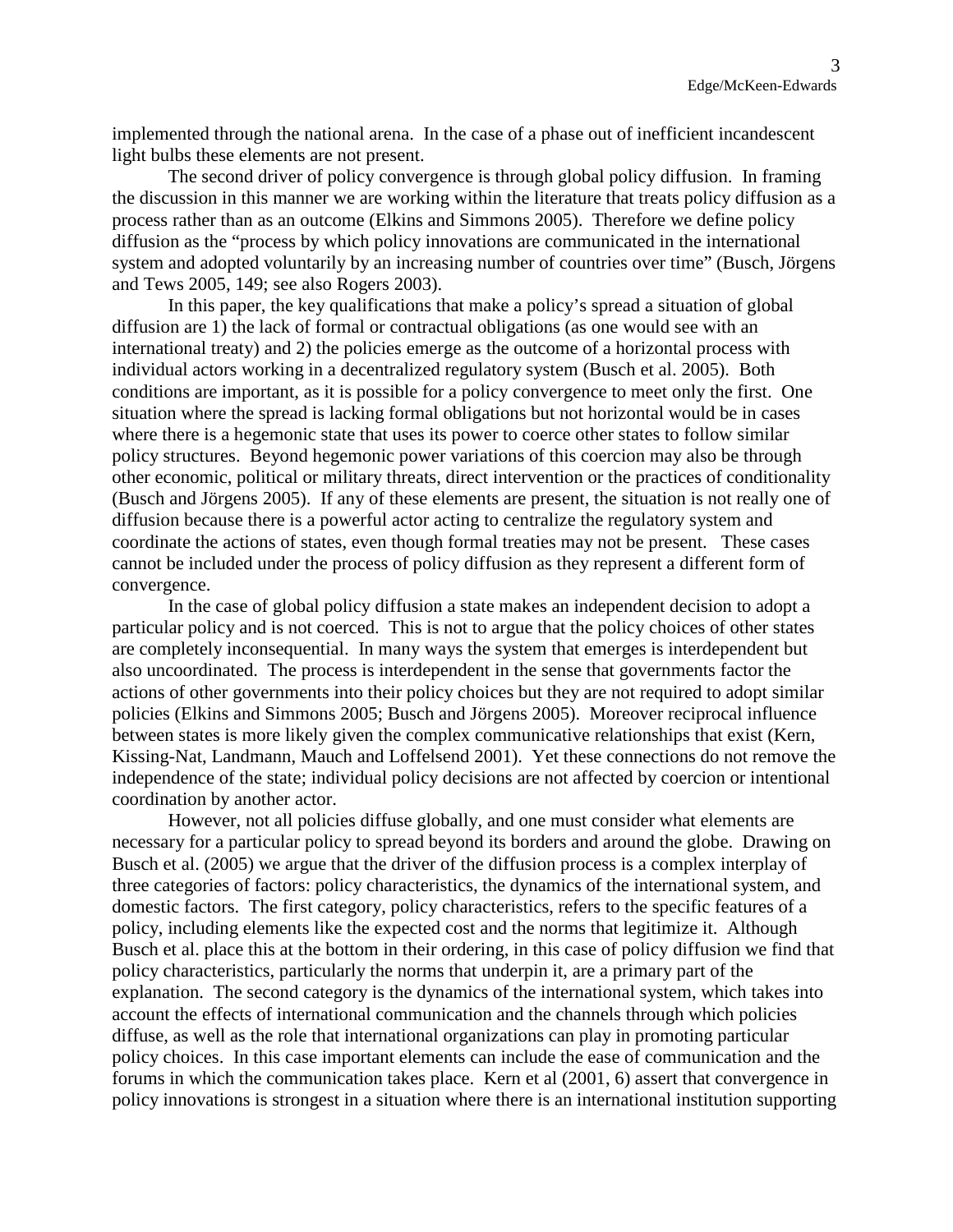it. Finally, domestic factors will also affect the extent to which a policy diffuses. This category encompasses the relationships between domestic institutions, interests, capacities and policy styles and the influence they have on the policy choices of the state (Busch et al. 2005, 3). In both the second and third set of relationships we also find that the process of policy diffusion is facilitated by public and private actors (Kern et al. 2001). Before we examine the role of these three factors in the global diffusion of a phase out of inefficient incandescent light bulbs in detail, the paper will provide a timeline of the global diffusion of this policy.

#### The Spread of Policies to Phase-out Inefficient Incandescent Light Bulbs

This section lays out the various decisions to phase out inefficient incandescent light bulbs in context, in particular the developments between 2006 and 2008. Since the beginning of the century there are also multiple programs by producers, retailers and non-governmental organizations to promote the increased use of CFLs and other energy efficient lighting which will not be discussed in their entirety here as the paper's focus is on governmental phase out policies. However, a number of these initiatives will be brought into the analysis of the diffusion of governmental phase out policies later in the paper.

Until recently the only economies with any kind of regulation specifically regarding incandescent light bulbs were the Republic of Korea and State of California in the United States. These regulations were intended to influence efficiency and only served to exclude the least efficient varieties of incandescent bulbs (Waide 2007b). However, beginning in 2006, actual policies to phase out inefficient incandescent light bulbs began to emerge. One of the first widespread policy phase outs occurred in Cuba in 2005/2006. These policies were aimed at phasing out the sale of incandescent bulbs and creating an active program to have households substitute existing bulbs with CFLs. Cuba became the first country to achieve a phase-out of incandescent lighting in 2007 when this process was understood to be complete (Waide 2007b; Sullivan, 2007). However, Cuba's reasons for the shift were driven by concerns about the overburdened national energy grid, which has caused to black outs in the island nation (Weissert 2007). We see evidence that the energy savings potential of this policy choice has lead to some diffusion, particularly within the region, where Venezuela has been involved in similar measures, aswell as another 10 Caribbean countries (Waide  $2007b$ , 5)[.](#page-4-0)<sup>2</sup>

This process appears coincide with Weyland's (2005) assertion that diffusion first occurs regionally before spreading out internationally. Yet the spread of these policies is more complicated then a simple extension from regional to international. When this policy diffused beyond its regional focus an important shift also took place in how this policy option was framed. Looking at the global spread of this policy overall, it is clear that the environmental benefits of a shift to more efficient lighting have become the primary frame for this policy and

<span id="page-4-0"></span> $2^{2}$  Some of these developments are also linked with incandescent bulb replacement initiatives. Cuba has created multiple programs to provide CFLs to Jamaica, Guyana, Antigua and Barbuda, Belize, St Vincent and the Grenadines, St Kitts and Nevis, Granada, Haiti, Surinam and St Lucia. At the end of 2007, more than 4 million light bulbs replaced in these states. ("Four million energy saving light bulbs installed in the Caribbean", Paulwell 2007; Government of Cuba, 2008) Cuba has also offered to provide new bulbs at cost price to members of the Organization of Eastern Caribbean States (OECS) in order to sustain the energy saving initiative (Organization of Eastern Caribbean States 2007).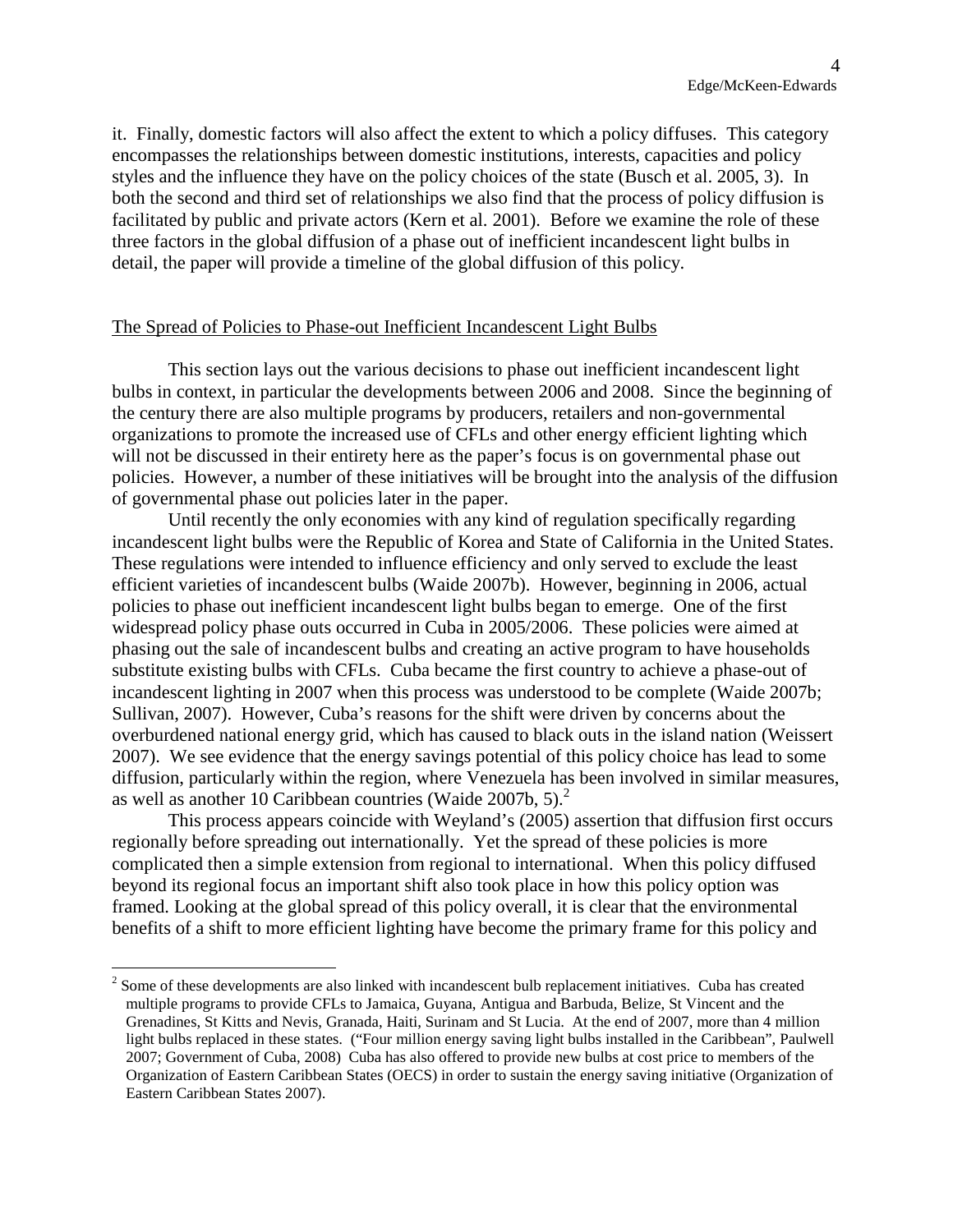have created an important tipping point for the global diffusion. It is also interesting that the role of Cuba is ignored or minimized in many international discussions of this policy, with Australia or California generally being described as policy leaders. This division implies that distinct diffusion processes are at work. Nonetheless, as some states still are partially driven by the goal of addressing concerns about their energy usage and efficiency in addition to environmental goals, any attempt to completely separate these two streams into different processes of diffusion is problematic. $3$  However, this paper will focus on those policies to phase out inefficient incandescent light bulbs that have been framed by states as being primarily implemented due to environmental concerns.

The increasing importance of environmental norms in the framing of this policy choice is clearly seen if we shift to look at developments around a phase out of inefficient incandescent light bulbs in the Global North. In early 2007, phase out policies began to appear in OECD states, at the national and sub-state level. The first was on January 30, 2007 when California State Assemblyman Lloyd Levine proposed a ban on the sale of general service incandescent light bulbs in California by 2012. Entertainingly named the "How Many Legislators Does It Take to Change a Light Bulb Act", this bill sought to create energy efficiency standards for light bulbs with clear references to the environmental benefits of such a shift (Plan to Ban Standard Light Bulbs 2007; Levine 2007). California eventually passed a bill (the Lighting Efficiency & Toxics Reduction Act) to phase out incandescent bulbs by 2018 on October 12, 2007 (AB 1109 [Huffman]).

The first country in the Global North to create a policy to phase out inefficient incandescent bulbs was Australia in February of 2007. Their policy calls for a phase out by 2011 through the adoption of Minimum Energy Performance Standards (MEPS) for lighting products (Australian Government 2008). The next major state to introduce a phase out of these light bulbs was Canada on April 25, 2007. However, the federal initiative was not the first such policy in Canada as the government of Ontario announced a provincial phase out to be complete by 2012, one week prior on April 18th, 2007 (Government of Ontario 2007).<sup>[4](#page-5-1)</sup>

This policy innovation has since spread around the world. While California was at the forefront in addressing policies to phase out inefficient incandescent light bulbs, there have been a number of important developments since then within the United States. At the sub-state level, bills addressing this issue have been introduced in at least ten additional states. (Waide 2007b).<sup>[5](#page-5-2)</sup> One of key advance was when the federal government in the United States introduced plans to phase out incandescent light bulbs late last year. In early in 2007 bills were introduced in the House and the Senate, in March and June respectively, and have passed both houses (Waide 2007b, 7 and 9). Moreover, the energy bill signed by President Bush on December 19, 2007

<span id="page-5-0"></span> $3$  News reports from Africa News in late 2007 highlight efforts of state utilities in South Africa and Namibia to replace incandescent bulbs with CFLs to reduce pressure on national energy grids. (South Africa: Eskom Distributes Energy-Saving Light Bulbs; Nampower to Issue Free Light Bulbs)

<span id="page-5-1"></span><sup>&</sup>lt;sup>4</sup> In addition to the Ontario policy there were announcements by territory of Nunavut that announced that it would introduce legislation when its legislature was reconvened in May (Nunavut Targets Incandescent Bulbs 2007).

<span id="page-5-2"></span><sup>&</sup>lt;sup>5</sup> These include Rhode Island (SB 806), Nevada (AB 178), New York (#A07944 and AB 6190) and North Carolina (DRH30218-RT-5), Minnesota (SB 1442) [proposed a tax on the sale or transfer of incandescent lamps by a wholesaler]. In addition, on a smaller level, Connecticut (HB 6550); New Jersey (A 3983), South Carolina (SB 97), Illinois (HB 1460), Hawaii (SCR 53 and SR 28) and Arkansas (HB 2551) all introduced bills that require all state buildings to switch to CFLs over the next three years (Waide 2007b, 8).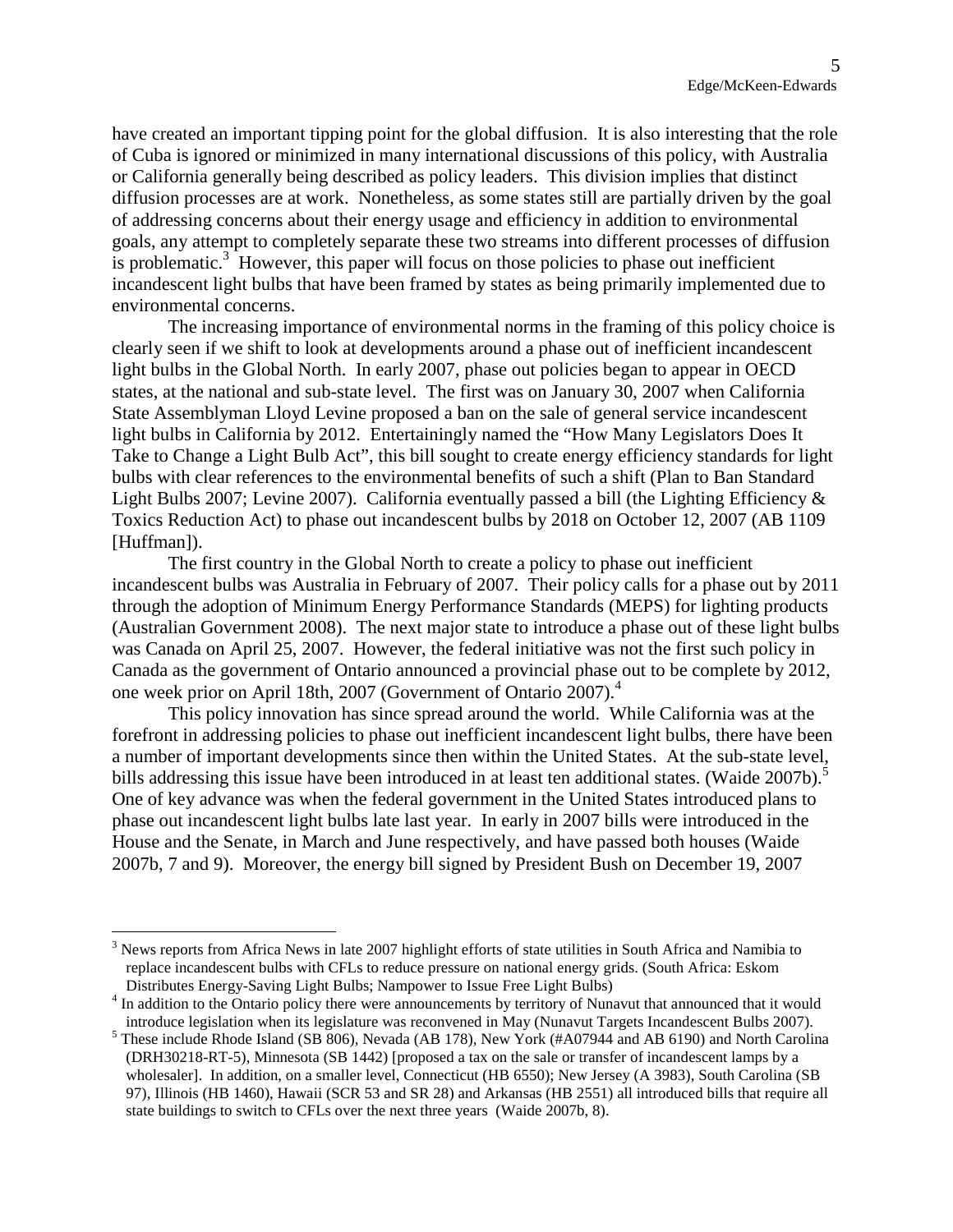contained a passage that calls for an incandescent light bulb phase out to begin in 2012 and be completedin  $2014<sup>6</sup>$ 

Other instances of the diffusion of decisions to phase out the use of inefficient incandescent bulbs can be seen around the world. New Zealand's government has confirmed not only its support but also its intention to harmonize its lighting energy efficiency requirements with those in Australia (Waide 2007b, 6). In February 2008, the Philippines also announced its plans to phase out incandescent bulbs by January 2010 taking the lead in Asia (Philippines to Ban Incandescent Bulbs 2007). In her call for a phase out on inefficient incandescent bulbs, President Gloria Macapagal Arroyo acknowledged similar policies introduced in Canada and Australia (Asian Development Bank 2008). In both Thailand and Ghana, governments have recently announced policies for incandescent bulb phase outs (Waide 2007b). The Swiss government included a policy proposal to phase out inefficient incandescent bulbs as part of its *Energy Efficiency Action Plan* in August of 2007, which was in consultation in late 2007 (Waide 2007b). In addition, Mexico, Argentina and Tunisia are in the process of phasing out inefficient incandescent bulbs (Waide 2007a). China, which manufactures 70 percent of the world's light bulbs, has also agreed to phase out incandescent bulbs in favour of more energy efficient ones (Waide 2007b; Zabarenko 2007).

Finally, we can see multiple initiatives emerge in Europe following the Australian adoption in February 2007. However, the European cases are more complex because individual member states do not have the ability to set performance requirements that are not EUharmonized due to competition laws in the European Single Market. Therefore, states in the European Union are significantly more limited in their ability to adopt policies which phase out bulbs even through energy efficiency standards. This has not stopped some states from attempting to address these policies. In March 2007 the British government announced plans to complete a phase out inefficient incandescent bulbs by 2011 and between March and May of that year similar announcements were made in Ireland, Portugal, Belgium and Netherlands (Waide 2007b, 7). In the case of the United Kingdom the decision has since been made to create a voluntary program for retailers to stop replacing stock of incandescent bulbs of different types at various points between January 2008 and December 2011 (DEFRA 2007). In creating new policies phase out of incandescent light bulbs, the EU may also have to deal with its current antidumping tariffs against CFLs bulbs imported from China.

Moreover, in the last year and a half there has been movement to create harmonized policies that would serve to phase out incandescent bulbs at the level of the European Union. Pressure to address this issue began to mount in early 2007. For example, in February 2007 there was a joint workshop held between the European Commission and IEA on CFL quality and incandescent phase out strategies. Following this event, in late March of that year, the European Commission and member governments were urged to "quickly introduce new energy efficiency standards for lighting and to introduce market surveillance measures to prevent existing product quality standards from being flouted by importers" by a cross-party group formed from members of European Parliament (Waide 2007b, 7). Since this time, the EU Council of Ministers has instructed the Commission to introduce proposals in this area before 2009 (Waide 2007b, 9). The work on lighting measures is expected under the Framework Directive for the Eco-design of

<span id="page-6-0"></span><sup>&</sup>lt;sup>6</sup> It is worth noting that the proposed "Light Bulb Freedom of Choice Act" would repeal this phase-out unless a lack of health risks, along with real savings in energy costs and carbon dioxide emissions could be proven (Frommer 2008).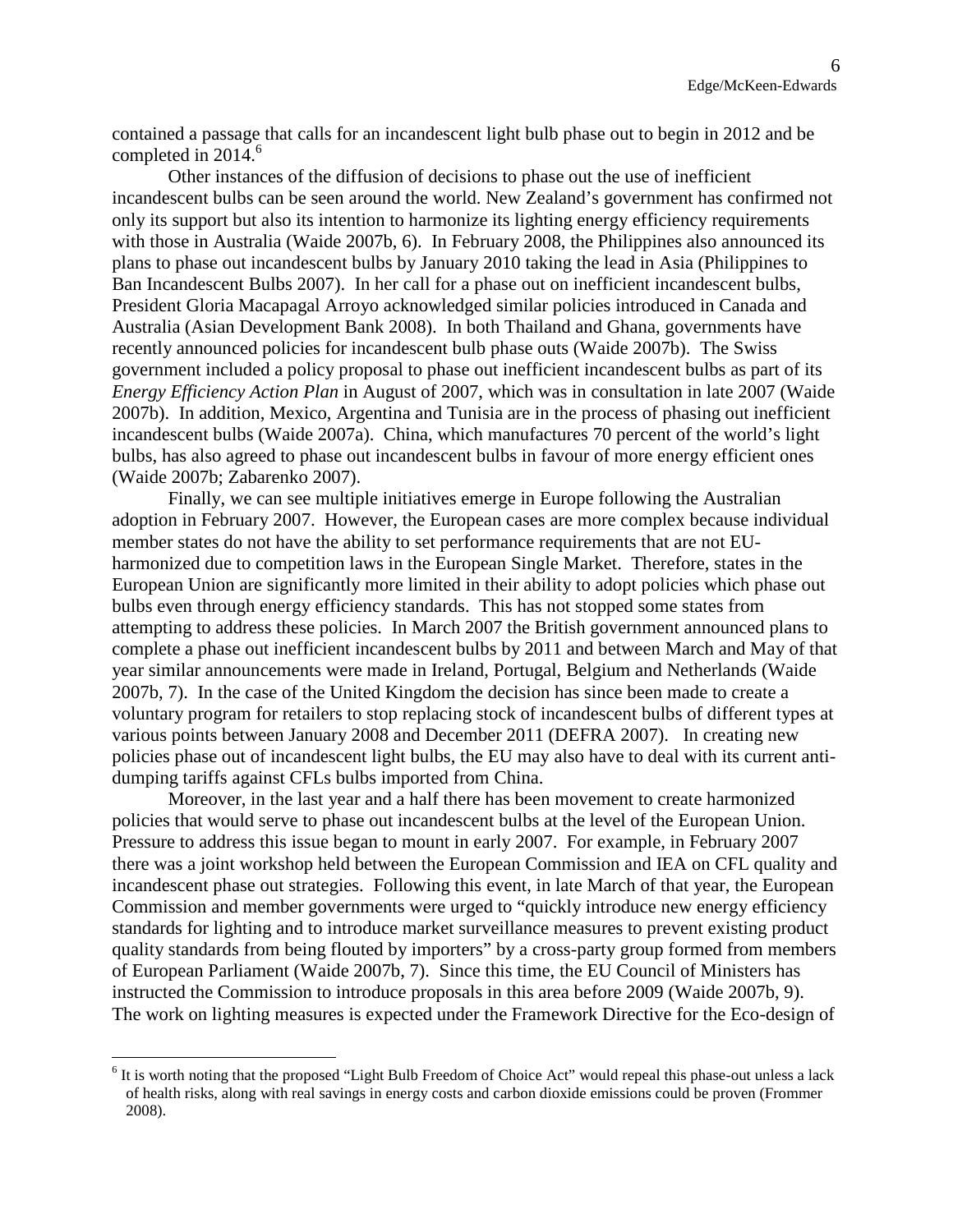Energy Using Products (the EUP Directive) and will set specific standards on street, office/industry and domestic lighting products (DEFRA 200[7](#page-7-0)).<sup>7</sup> Therefore, although the European Union has yet to adopt incandescent phase out policies, it is still currently working in this area and debating the same issues as many of the states discussed above.

Therefore, it is clear that policies to phase out the use of inefficient incandescent light bulbshave spread throughout all major regions of the globe in a very short period of time.<sup>8</sup> Yet not all environmental policies achieve this level or speed of diffusion. As such, the following section will explain the interplay of a number of factors that have allowed this policy innovation to spread creating increasing global convergence.

#### Explaining the Diffusion of a Phase out of Inefficient Light Bulbs

As explained above, the diffusion of a particular policy innovation can be attributed to three groups of factors that affect the extent to which a policy spreads: policy characteristics, the dynamics of the international system, and domestic factors. For a policy to diffuse successfully across a wide range of states, all three factors must favourably lend themselves towards diffusion. However, the characteristics of a particular policy are the most significant factor for diffusion as they determine the extent to which a policy is favourable in both the domestic and international contexts. Thus, in the case of a phase out of inefficient incandescent light bulbs the normative characteristics of the policy were the pivotal element for the policy's diffusion.

### *Policy Characteristics*

The decision to phase out inefficient incandescent light bulbs has been embraced by an increasing number of states as a way to combat climate change and reduce  $CO<sub>2</sub>$  emissions. We argue that this policy option has been adopted by states as a way to combat global warming over other policy options, such as a carbon tax, because it fits with the existing norms surrounding liberal environmental protection. A norm is defined as "a standard of appropriate behaviour for actors with a given identity" (Finnemore and Sikkink 1998, 891). Because efforts to promote a new norm or policy take place within the standards of appropriateness defined by prior norms, new norms or policies will be most appealing to policy-makers when they complement existing norms. Policies that conflict with existing norms are less likely to diffuse rapidly (Busch, Jorgens and Tews 2005, 164; Finnemore and Sikkink 1998, 897).

Bernstein (2001) argues that liberal environmentalism has emerged as the dominant norm in environmental governance. He states that liberal environmentalism "has become the legitimate way to address global environmental problems, and a mainstay of how international organizations and states understand their role in promoting action at both the international and domestic levels" (Bernstein 2001, 71). Liberal environmentalism eschews the traditional

<span id="page-7-0"></span> $<sup>7</sup>$  According to DEFRA there are two different proposed timelines for lighting efficiency standards. Those dealing</sup> with street and office lighting are expected to be agreed to before the beginning of 2009. The second area, domestic lighting, is following behind this. In this area, work began at the beginning of June2008 and a Commission proposal is expected by the end of 2009 (DEFRA 2007).

<span id="page-7-1"></span><sup>&</sup>lt;sup>8</sup> If one looks beyond phase-out policies and also includes programs that encourage the use of CFLs, this list could be expanded to include Egypt, India, Indonesia, South Africa, Brazil, Mexico,Vietnam, Namibia and Russia (Waide 2007b, 10; Nampower to Issue Free Light Bulbs 2007; Herro 2007).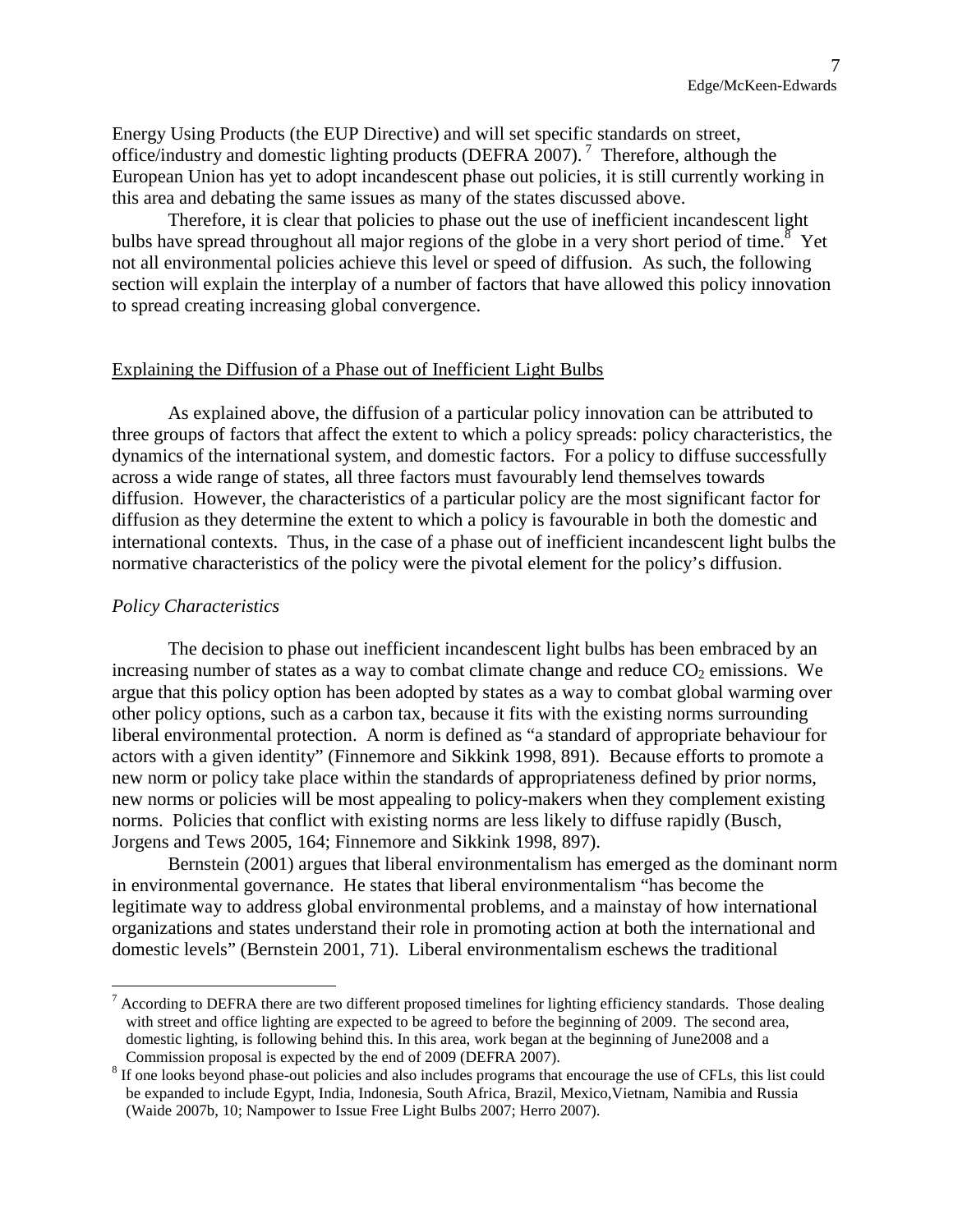"command and control" policies advocated by environmentalists during the 1960s and 1970s, in favour of the use of market-friendly mechanisms as the preferred approach to environmental management. Within this liberal environmental paradigm, economic growth and environmental protection are seen as compatible. Free market-oriented policies such as trade liberalization are viewed as encouraging environmental protection and are seen as the most promising mechanisms with which to promote environmental protection globally (Bernstein 2001). Three characteristics of the phase out of inefficient incandescent light bulbs make this policy compatible with the norm of liberal environmentalism: its market friendly nature, its focus on energy efficiency as opposed to energy conservation, and its low cost and ease of implementation for governments.

The decision by governments to phase out inefficient incandescent light bulbs was driven in large part by the market friendly nature of the policy. A 'ban' or 'phase out' of inefficient bulbs may traditionally have been conceptualized as a 'command and control' type policy. In this case, however, this policy option can be seen as market-friendly because major retailers and producers of light bulbs have generally been strongly supportive of a phase out. One reason for this strong support is the growth of the market for CFLs. In 2007, Philips, the world's leading lighting supplier, reported that for the first time in history the worldwide sales of incandescent bulbs had declined, while sales of CFLs have continued to grow (Natural Resources Canada 2007a). In North America this trend is readily apparent. In the United States, CFL sales have increased at a rate of 50% per year since 2000 (Verhaar 2007). Home Depot, the largest retailer of CFLs in Canada, has reported that its sales of CFLs grew more than 350% between 2004 and 2006 (Lights to Go Out on Inefficient Bulbs by 2012, 2007).

In Europe we can see similar developments encouraging the use of CFLs and reducing the production of incandescent bulbs. Within the EU, major light bulb producers such as Philips, Sylvania, and General Electric have opposed the anti-dumping duties charged on imports of CFLs from China (EU Keeps Duties on Low-Energy Bulbs 2007, 19; Philips 2007). Moreover, the European Lamp Companies Federation (ELC) announced in June 2007 that it would voluntarily phase out the sale of inefficient bulbs in the EU by 2015 (European Lamp Companies Federation2008; Waide 2007a, 8)[.](#page-8-0) <sup>9</sup> The Secretary General of the ELC stated that "We fully support the implementation of energy efficient lighting in Europe and our industry has been actively working to this end" (European Lamp Companies Federation 2008).

The industry support reducing the availability of incandescent bulbs can be seen worldwide. Philips has been a strong supporter of the phase out of inefficient incandescent bulbs and in December 2006 announced that it would welcome the phase out of incandescent bulbs over a ten year period. Following the announcement by Philips other major bulb producers have echoed their support for a phase out. For example, in 2007 General Electric announced that it would increase the production of energy efficient bulbs and work towards phasing out incandescent bulbs (Brown 2007; Collins 2008; Waide 2007a, 6).

Major retailers of light bulbs have also been strong proponents of CFLs, often using the promotion of CFLs as part of their corporate environmental programs. IKEA has been a leader in the promotion of CFLs. The company has committed to only sell bulbs that are low in mercury and offers a free in-store recycling program (IKEA 2007). Home Depot has also actively promoted CFLs within its stores. In April 2007, Home Depot Canada announced that it would stop selling inefficient incandescent bulbs in its stores by 2011, one year ahead of the

<span id="page-8-0"></span><sup>&</sup>lt;sup>9</sup> The membership of the ELC includes Philips, Havells Sylvania, General Electric, and Osram and is responsible for 95% of total European light bulb production (European Lamp Companies Federation 2008).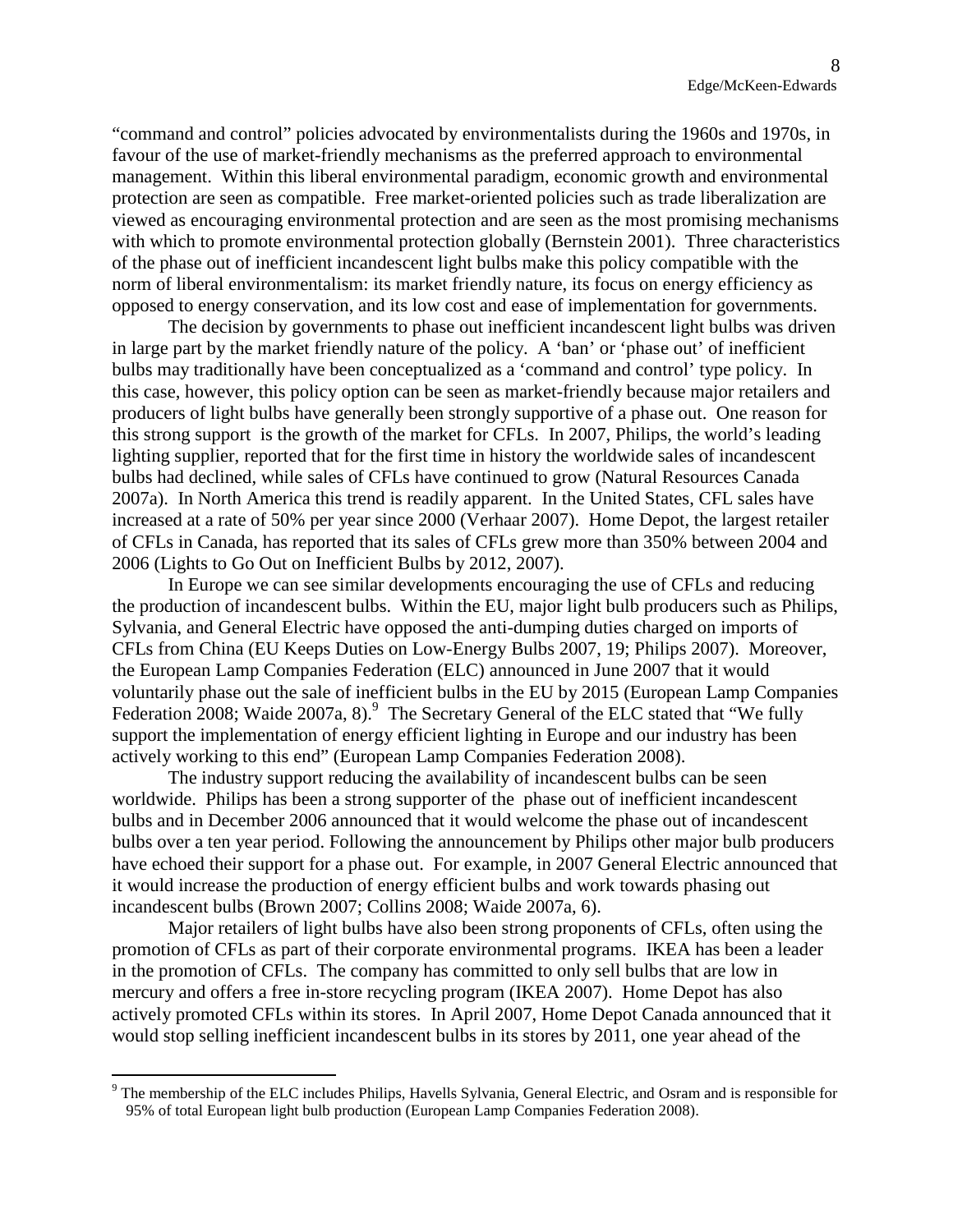Canadian government's mandated phase out. The company has also launched a free in-store recycling program for CFLs (Home Depot 2007a; 2007b). Wal-Mart has also actively promoted CFLs to customers, making their promotion an important part of the company's environmental program (Barbaro 2007, 1). Finally, light bulb producers and retailers have played a key role in the UK by committing to a voluntary phase out of the bulbs by 2011 in response to the EU's slow progress towards phasing out inefficient incandescent bulbs (DEFRA 2007).<sup>[10](#page-9-0)</sup>

Thus, market actors have played a key role in encouraging a phase out of inefficient incandescent light bulbs, and have supported and facilitated this policy option by promoting CFLs to consumers. Widespread business support for a phase out suggests a need to re-evaluate how we define policies as market-friendly. While much of the literature on environmental policy conceptualizes 'bans' as command and control policies, in this case wide-spread industry support clearly characterizes a phase out of inefficient light bulbs as market friendly.

The phase out of inefficient incandescent bulbs also appeals to consumers and policymakers because of its focus on energy efficiency as opposed to energy conservation. Along with a shift away from a 'command and control' approach to environmental policy-making, since the 1980s governments have also shifted from a focus on energy conservation to a focus on energy efficiency. Unlike energy conservation which typically requires significant behavioural change on the part of consumers and industry, energy efficiency is seen as a way of addressing climate change without constraining economic growth or demanding considerable behavioural change (Eden 1996, 6-7; Strauss 2007, 13). Market-friendly policies that promote energy efficiency are especially appealing to free-market oriented governments such as those in Australia, Canada, and the United States, when the decision to phase out inefficient incandescent light bulbs was made.

A further characteristic of the policy to phase out inefficient incandescent light bulbs that made it desirable to governments was the low-cost of the policy and its ease of implementation. As this policy has widespread support from major industry players, the ban will require minimal enforcement on the part of government. The ban is also a very low cost approach to reducing emissions compared to other policy options advocated by environmentalists, and requires minimal sacrifices on the part of the consumer and business.

Thus, the policy characteristics of a ban on inefficient incandescent light bulbs made it an appealing policy option as it was compatible with the existing norms of liberal environmentalism. The policy was market-friendly and had the support of major lighting producers and retailers, as well as being easy to implement and of a relatively low cost. Moreover, the focus on energy efficiency as opposed to energy conservation made the policy appealing to both governments and consumers. It was the characteristics of the phase out of inefficient incandescent bulbs that allowed this policy to be championed by regulatory actors at both the international and domestic levels and to diffuse relatively quickly amongst a growing number of diverse states.

#### *International Factors*

The diffusion of a phase out of incandescent light bulbs has received increased impetus from its promotion by actors at the international level. Norm or policy entrepreneurs play an integral role in creating acceptance and support for specific policy options. As Keck and Sikkink

<span id="page-9-0"></span><sup>&</sup>lt;sup>10</sup> The voluntary phase out in the UK involves major retailers such as Asda, B&Q, Homebase, IKEA, John Lewis, Marks and Spencer, Morrison's Sainsbury's, Tesco and Waitrose (Taylor 2007).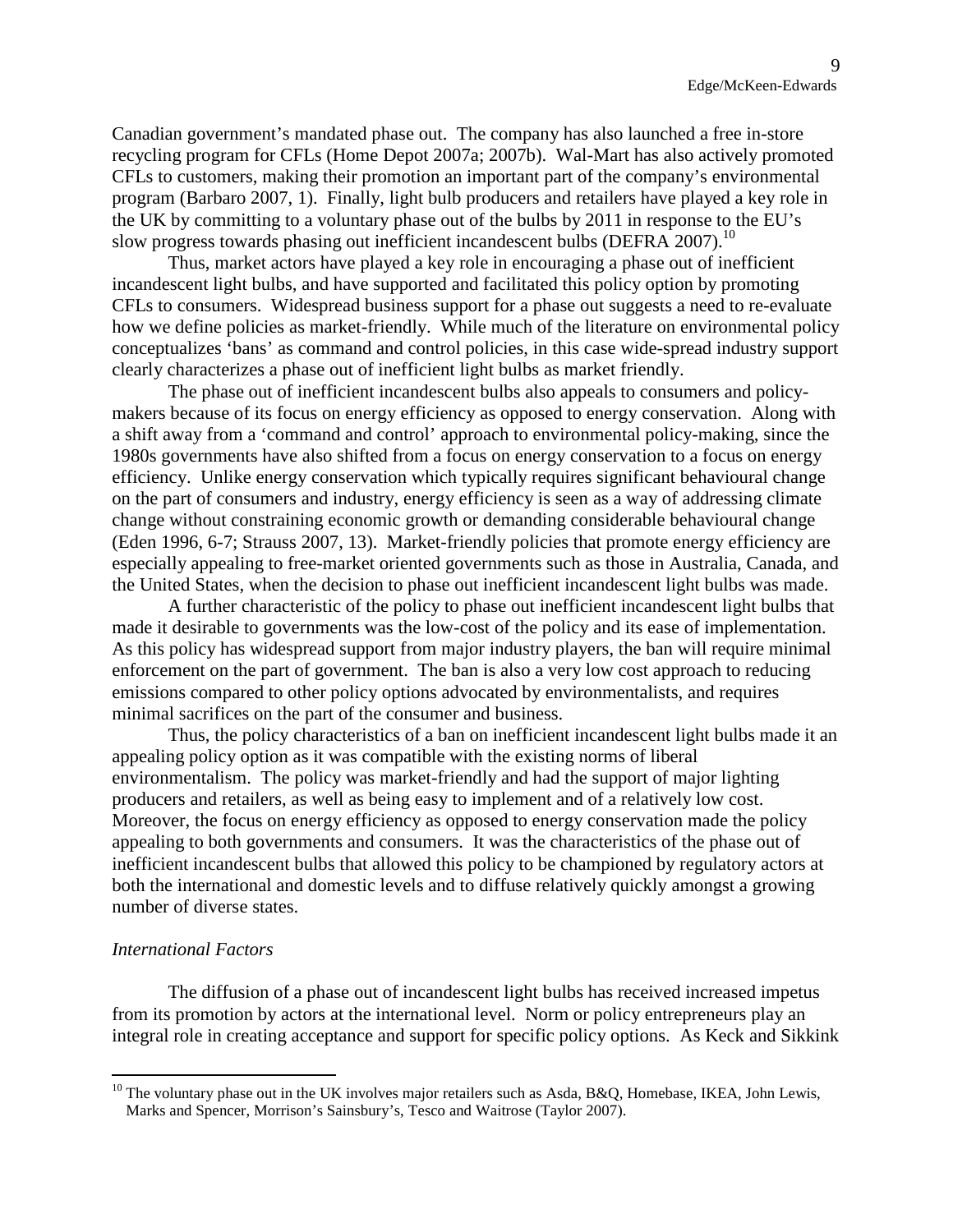state, "Norms do not appear out of thin air; they are actively built by agents having strong notions about appropriate or desirable behaviour in their community" (1998, 896). All norm promoters at the international level need some kind of organizational platform through which to promote their ideas. Policy or norm entrepreneurs will often work from within international organizations to promote new norms through the provision of expertise to policy-makers. As Busch, Jorgens, and Tews state, "promotion at the international level has proven to be a decisive driver of policy diffusion. Often, international actors crucially accelerated diffusion processes" (2005, 164).

The International Energy Agency (IEA) has played a key role in the diffusion of a phase out of incandescent light bulbs by acting as a source of expertise and helping to coordinate domestic policy-makers. The work of the IEA regarding a phase out of incandescent bulbs has been closely tied to the policy objectives of the G8 and its *Plan of Action on a Clean, Clever and Competitive Energy Future*. Although governments in the G8 have been very divided in their approach to climate change, the broad concept of energy efficiency is one area in which there is general agreement. As policies to promote energy efficiency generally do not threaten economic growth they appeal to a wide range of states and are one of the few areas in which the G8 has been able to reach a broad consensus in its approach to climate change (Elliott 2005, 15).

In June 2006, as part of its work for the G8, the IEA released a 558 page publication on lighting energy use and related energy efficiency issues entitled *Light's Labour's Lost: Policies for Energy Efficient Lighting*. The publication was widely circulated amongst light bulb manufacturers and policy-makers and provided technical information to policy-makers as well as a number of policy recommendations to reduce the use of incandescent bulbs (International Energy Agency 2006). The publication of the book was followed up by a workshop on lighting efficiency in February 2007 organized by the IEA and the European Commission and attended by policy-makers, industry officials, and environmentalists. The aim of the workshop was to contribute to the definition of best practice policy responses to incandescent lighting (International Energy Agency 2007).<sup>[11](#page-10-0)</sup> In addition to the book and workshop, the IEA has also provided information on more energy efficient lighting to bodies such as the American Council for an Energy-Efficient Economy (ACEEE) and the US Senate (Waide 2007a; 2008). The organization's work, in conjunction with national policy-makers, has played a key role in the diffusion of the phase out of inefficient light bulbs, especially when the G8 endorsed 12 concrete energy efficiency policy recommendations from the IEA in June 2007. The IEA recommended that in the case of lighting, "Governments should move to phase-out the most inefficient incandescent bulbs as soon as commercially and economically viable" (Waide 2007a, 9).

#### *Domestic Factors*

The IEA has worked as a network for domestic policy-makers, encouraging them to phase out inefficient incandescent light bulbs. However, in addition to the work of the IEA as a provider of policy expertise, a number of domestic factors have also coalesced in favour of the diffusion of a phase out of inefficient incandescent light bulbs.

<span id="page-10-0"></span><sup>&</sup>lt;sup>11</sup> This workshop (*CFL Quality and Strategies to Phase-Out Incandescent Lamps* held in Paris On February 26, 2007) is one of a number held by the IEA that have addressed energy efficiency in lighting over the last few years, including the *3 rd International Conference on Energy Efficient in Domestic Appliances and Lighting* held in May 2008 in Shanghai, China (IEA website). These workshops have been attended by many key governmental and non-state actors.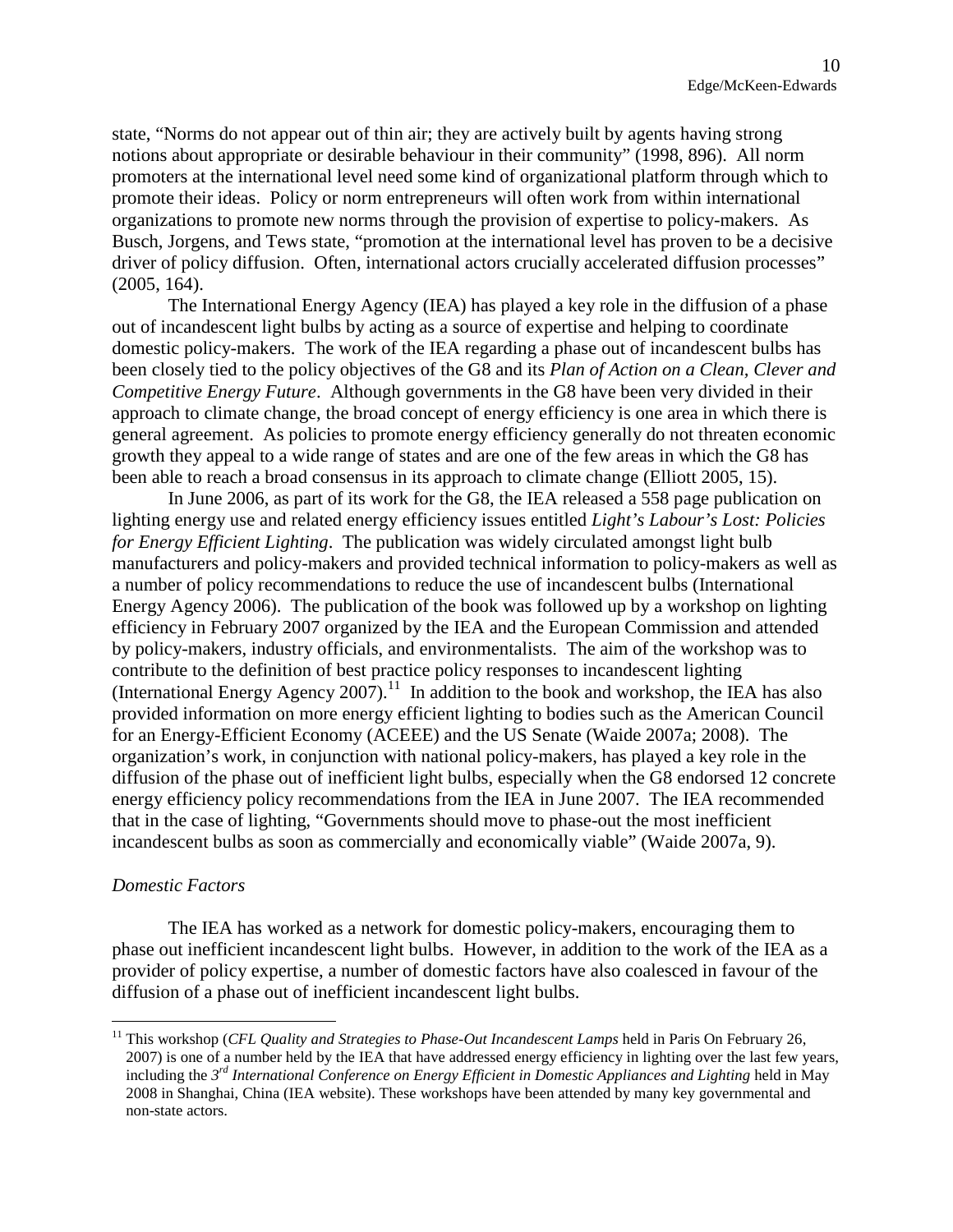The decision to phase out inefficient incandescent light bulbs has been popular with governments like Canada, Australia, and the United States due to the support it has received from both environmentalists and business interests. In general, environmental regulations will generally be most successful and widely adopted when they have support from both environmental and industry groups, while opposition from powerful interest groups can impede policy diffusion (Busch, Jorgens, and Tews 2005, 159; DeSombre 2000, 10). In the case of light bulbs, environmental groups such as Greenpeace, the World Wildlife Fund, Friends of the Earth, and Ban the Bulb have promoted the benefits of CFLs and have campaigned for a ban on inefficient incandescent bulbs. The general support of major light bulb retailers and producers for this policy has already been discussed. Looking at individual states, in 2007 a coalition of environmentalists, members of the lighting industry and energy specialists in the United States joined together to promote the phase out of incandescent bulbs at the local, state and federal levels (Brown 2007; Wald 2007). In Canada, the support of industry and environmentalists was one of the factors that motivated the government to implement the policy (Natural Resources Canada 2008). The importance of industry support is also illustrated in the EU, where Osram's opposition to imports of Chinese CFLs have effectively stalled a phase out of inefficient incandescent bulbs despite support from other producers, retailers, and environmental groups.

Along with the support of environmental groups and industry, the actions of utility companies have also played an important role in creating greater acceptance for CFLs amongst consumers. In both Canada and the United States utility companies have been promoting CFLs through the use of CFL giveaways and price reductions.<sup>[12](#page-11-0)</sup> The actions of utility companies have been integral in paving the way for a phase out of inefficient incandescent bulbs as the initial price of CFLs and a lack of consumer awareness have been key barriers to the dissemination of the technology (Waide 2007b). The impact of utility companies, industry, and environmental groups in creating support for a phase out of inefficient incandescent bulbs was noted by the Government of Canada who stated, "Thanks to the activities of Canadian electricity utilities, retailers, and non-government organizations and others, including the government of Canada, to promote more efficient lighting choices, the market for efficient lighting alternatives such as CFLs has grown significantly in recent years" (Natural Resources Canada 2007a).

While the phase out of inefficient incandescent light bulbs has been an attractive policy choice for many governments due to endorsement it has received from both the business community and environmentalists, the primary impetus for the policy has been climate change and the Kyoto Protocol. The ban on inefficient light bulbs has been framed as a way for governments and ordinary citizens to effectively combat global warming while incurring very minimal inconvenience (see for example Australian Government 2007; Natural Resources Canada 2007b). Both the United States and Australia have refused to ratify the Kyoto Protocol, while the Canadian Government has been critical of Kyoto and has indicated it will likely not honour its commitment to the agreement. However, despite their resistance, governments in these countries and elsewhere have been under increasing pressure from citizens and

<span id="page-11-0"></span> $12$  For example, BC Hydro has provided coupons to consumers for free CFLs with their electric bills, while several Ontario utility companies have provided coupons to their customers to reduce the price of CFLs. In the United States, utility companies in a number of states including Idaho, Georgia, North Carolina, Virginia, and Nevada have either given away CFLs or provided discounts on CFLs to consumers (Dominion Virginia Power, The Home Depot Sell 1,000,000<sup>th</sup> Energy-Saving Light Bulb 2008; Georgia Power's Change a Light Program Wins National Award for Second Consecutive Year 2008; N. Idaho Utility Sees Energy Conservation 2008; PowerStream's Conservation Programs Having Substantial Impact 2008; Robertson 2007, 32).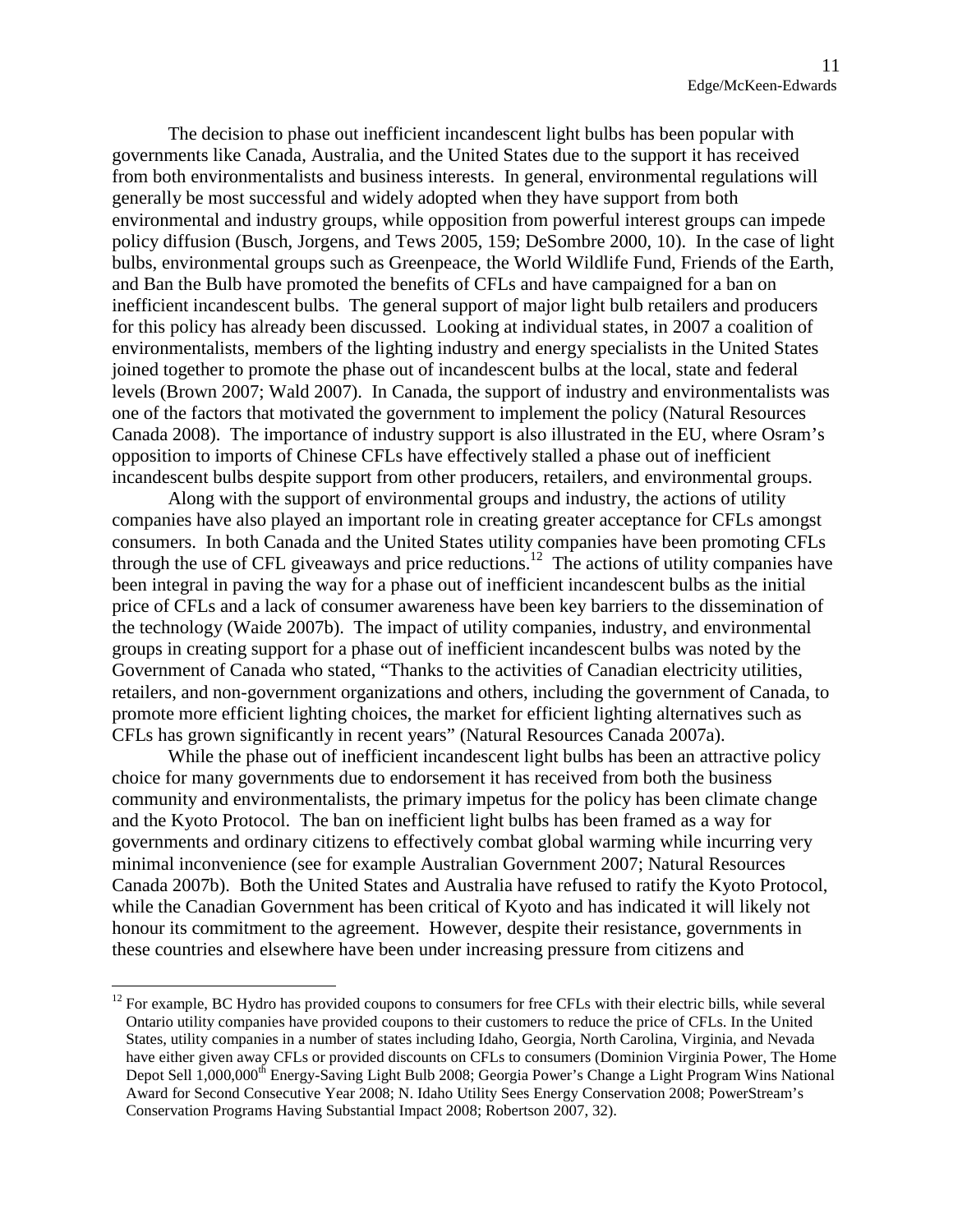environmentalists to implement policies to combat climate change. Both the Australian and Canadian governments have been under pressure to improve their green credentials, with climate change seen as a potential 'big issue' for voters (Frew and Besser 2007, 1). A phase out of inefficient incandescent light bulbs is particularly appealing to these governments as the policy is a low cost and highly visible way for a government to illustrate its commitment to reducing its greenhouse gas emissions.

These governments also see a first-mover advantage in being among the first to phase out inefficient incandescent bulbs. Being among the first to implement this policy has allowed the Canadian, Australian, and U.S. governments to be leaders on an issue related to climate change, where they have faced strong criticism from environmentalists and other states. As stated by the Canadian government, "Canada's move to ban inefficient lights will also allow our country to assume a leadership role internationally, and to influence the development of global standards for lighting energy efficiency" (Natural Resources Canada 2007a).

An additional domestic factor that has encouraged the diffusion of this policy in some states has been the potential energy reduction offered by CFLs in states whose power systems are currently running at or near capacity. This is been a particularly strong motivation for policymakers in the developing world, where utility companies are often struggling to meet demands for power. Cuba, Venezuela, Namibia, and South Africa have all promoted CFLs or phased out inefficient incandescent bulbs for this reason. Energy use reduction has also played an important role in the decision by governments such as Canada to phase-out incandescent bulbs. However, while energy use may be seen as a 'rational' reason to encourage the use of CFLs, it has not been the primary factor in encouraging the diffusion of this policy option. While Cuba had largely phased-out inefficient incandescent bulbs by 2007, with countries such as Venezuela following suit, the policy did not begin to diffuse widely until it gained the widespread support of a variety of stakeholders and was strongly linked to the issue of climate change. Thus, the normative characteristics of a phase out of inefficient incandescent lights bulbs have provided the primary impetus for the diffusion of this policy.

#### Implications of the Increased Use of CFLs due to Phase Outs

There are two additional implications of the diffusion of a phase out of inefficient incandescent light bulbs which merit attention. First, the paper will look briefly at emerging efforts to harmonize the standards of CFL and LED bulbs. Following this, it will address the question of disposal and recycling due to the mercury contained within CFLs. This matter is especially pertinent given the increased use of CFLs, as they are currently the primary replacements for incandescent bulbs.

Looking at the first implication, the move to phase out incandescent bulbs highlights a need for CFL standards and quality harmonization. In the last few years we have seen a number of initiatives focused on creating and harmonizing these standards. In particular there have been discussions about harmonized labelling and attempts to harmonize the parameters and test methods for CFL bulbs. As of 2007, there were still multiple different standards for CFLs in use around the world **(**Jeffcott 2007). Given that the market for CFLs is global in nature these disparities can prove problematic.

There are some indications of international efforts to address these issues and create global convergence and harmonization. A key international initiative working to address this is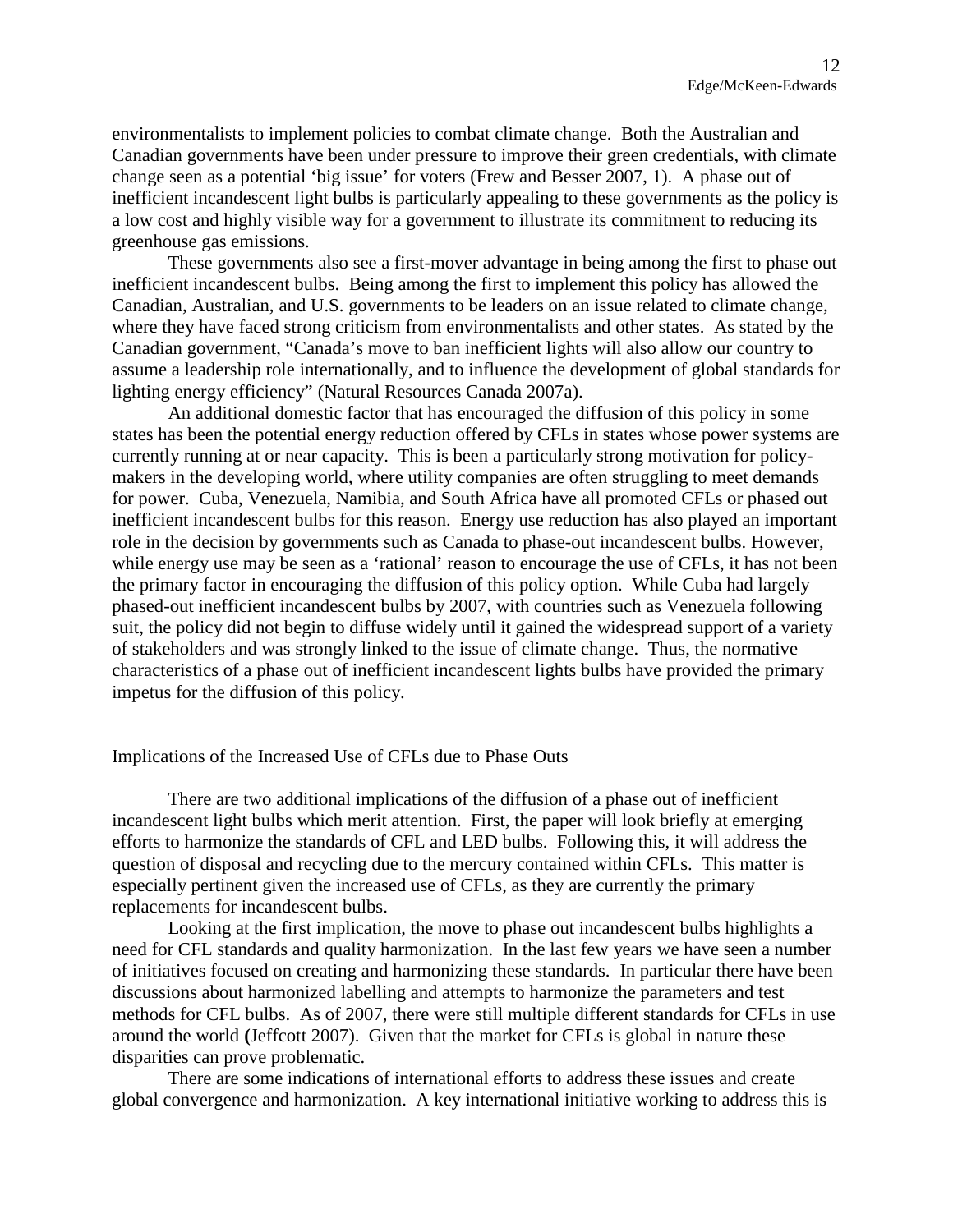the International CFL Harmonisation Initiative (CFLI). This program was developed by the Australian Greenhouse Office and encompasses members from around the world, including China, Europe, and North America. Currently there are more than 130 representatives spread across government, NGO and private sectors, active in the program in various capacities (International CFL Harmonization Initiative (CFLI) 2008).

Turning to the second implication, the increasing use of CFLs also creates concerns about their proper disposal due to the small amount of mercury contained within each CFL. This means that proper disposal and recycling options need to be available as CFL use increases. However, it is important to realize that the amount of mercury in question is quite small, with a general estimate that each bulb contains less than the amount in a single watch battery. Moreover, it has been pointed out that the overall amount of mercury in these bulbs is significantly less than that produced by the coal based thermal power stations which provide electricity for lighting. Switching to CFL bulbs reduces the amount of energy required thus lowering the emissions of these plants (US Environmental Protection Agency 2008).<sup>[13](#page-13-0)</sup> This overall mercury reduction has lead many environmental groups, such as Greenpeace, to take a holistic view of the switch to CFLs. They argue that developments to ensure that safe disposal and recycling processes are available are important. However, in the context of climate change and the need for quick action to address it, environmental groups such as Greenpeace argue for "simultaneously setting progressively higher standards for lighting efficiency over a well defined timeline and also putting in place systems for implementing take back and safe disposal practices by the manufacturers" (Greenpeace Statement on Climate Change, CFLs and Mercury, 2007).

As in the case of phase outs, a number of states are developing programs to address issues related to the proper disposal of CFLs. One challenge involved in the recycling and disposal of CFLs is the potentially significant cost. According to a report by the National Electrical Manufacturers Associations (NEMA), the US Environmental Agency estimates the cost to properly recycle CFLs at 50 cents to \$2.00 per bulb (NEMA 2007, 2). Despite this, states are beginning to address the manner in which CFLs are disposed. The United States' current recovery rate for used CFLs is approximately 24 percent and it aims to increase this to 80 percent by 2009. The European Union has recovery target of 80 percent under its Waste Electrical and Electronic Equipment (WEEE) directive. At the end of 2007, Australia was consulting with stakeholders, benchmarking quantities and reviewing management options with regards to this issue. In Canada, the government has shown concern about mercury and went into consultation (and information sessions) with stakeholders to address Environment Canada's mercury risk management strategy and proper disposal requirements (Sinclair 2007).

Some retailers and manufacturers have also played a leading role in ensuring the safe disposal of CFLs. For example, retailers like IKEA and Home Depot offer free in-store recycling bins for consumers. In late 2007 Osram Sylvania developed a mail-based recycling program for US customers, supplementing its online recycling program that was started in November 2006 (Osram Syvania 2007). In addition to this, the National Association of Electrical Manufacturers (NEMA) has also developed a website([www.lamprecycle.org](http://www.lamprecycle.org/)) to provide information on proper disposal of bulbs that contain mercury and to help people find recycling options in Canada and the United States (Lamprecycle.org 2008). However, despite efforts by regulators and the private sector some concern remains that the growth in CFLs

<span id="page-13-0"></span><sup>&</sup>lt;sup>13</sup> See Table 1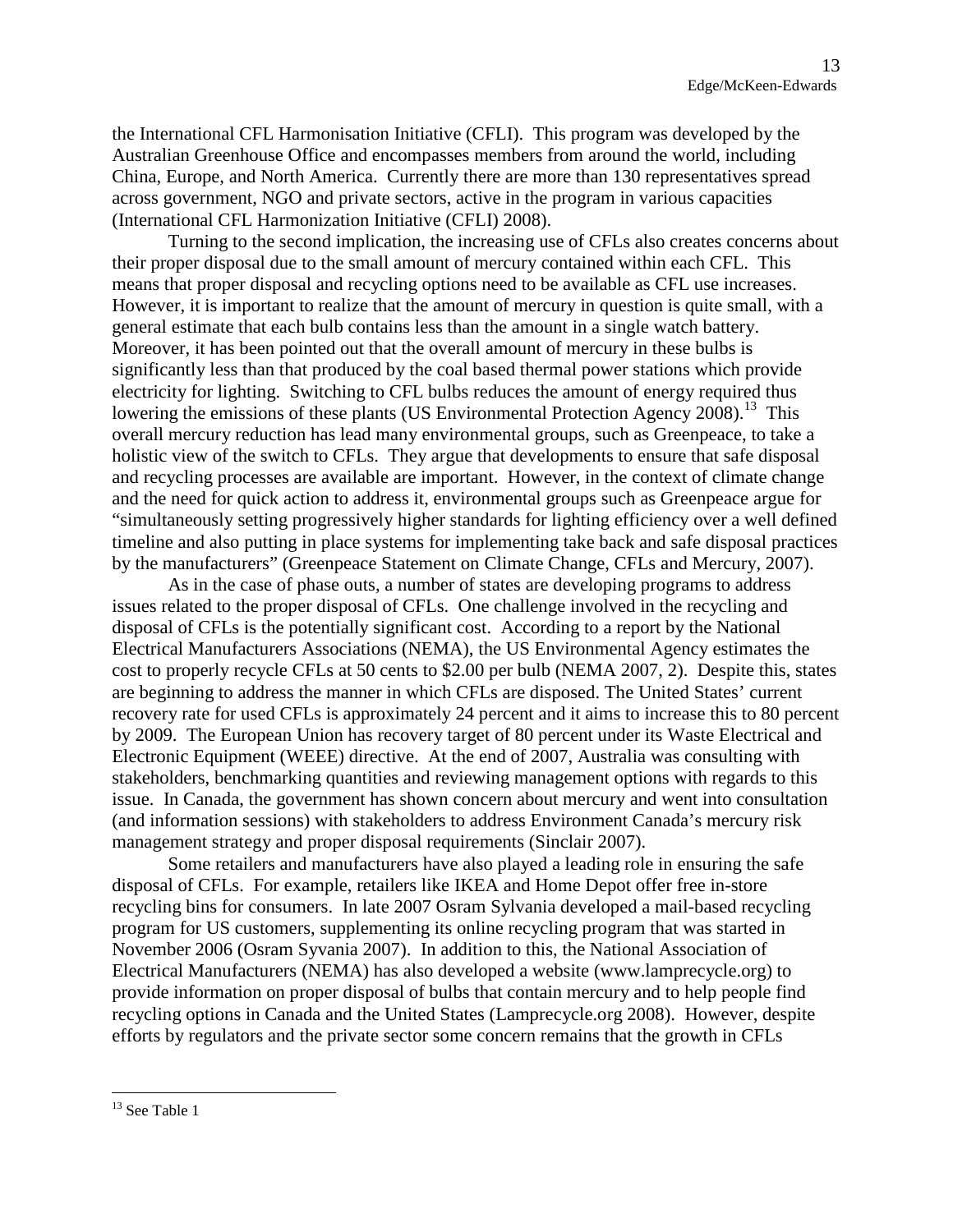brought on by phase outs has not been matched by developments to inform individual consumers and allow for proper disposal.

#### Conclusions

In the last few years multiple governments throughout the world have made the decision to phase out the use of inefficient incandescent light bulbs. In addition, governments, environmentalists, utility companies, and retailers and producers have been successfully promoting CFLs to consumers. As a result of these actions it appears that a phase out of inefficient incandescent light bulbs is taking place throughout the world despite the lack of an international treaty, other explicit coordination, or coercion between states. As Busch, Jorgens and Tews state, "In the absence of a centralized regulatory regime with highly visible and explicitly stated aims, international policy diffusion may thus result in a 'regulatory revolution by surprise'" (2005, 149).

This paper has argued that three groups of factors are important in determining the extent to which a policy spreads: the normative elements of a policy or its policy characteristics, the dynamics of the international system, and domestic factors. While all three characteristics are important in the spread of a particular policy innovation, most integral are policy characteristics or normative elements. Normative characteristics are a factor that has at times been neglected in studies of policy diffusion. In the case of a phase out of inefficient incandescent bulbs, this policy innovation spread relatively rapidly due to its compatibility with the norms of liberal environmentalism. Issues related to the safe disposal and recycling of CFLs are not as compatible with the norms of liberal environmentalism, and as such regulators have been slower to deal with this issue. Thus, those policy innovations which support existing norms are more likely to successfully diffuse.

The normative elements of a phase-out of inefficient incandescent light bulbs have allowed it to gain the support of a wide range of actors at both the international and domestic levels, in both the public private sectors. The support of most major producers and retailers of light bulbs along with the support of most environmentalists has meant that this policy innovation has faced minimal opposition. Research to date has highlighted the role of the private sector in facilitating the spread of this policy option and suggests the important role that private sector support can play in the spread of a particular policy choice and in facilitating the policy choices made by states. Yet in order to draw out the exact specifics of this relationship between the private sector and governments in this case further research will be needed.

Whether the move to ban inefficient incandescent bulbs achieves the desired environmental ends is not something that we can predict. However, even at this point in the development of this policy a couple of important findings can be made. First, it is apparent that creating an environmental policy that is adopted by a variety of different states around the globe does not necessarily require international treaties and negotiation. Second, it is not simply government action and coordination but the combination of multiple actors (governments, markets and environmental organizations) united around norms of liberal environmentalism that has been central to the policy's diffusion.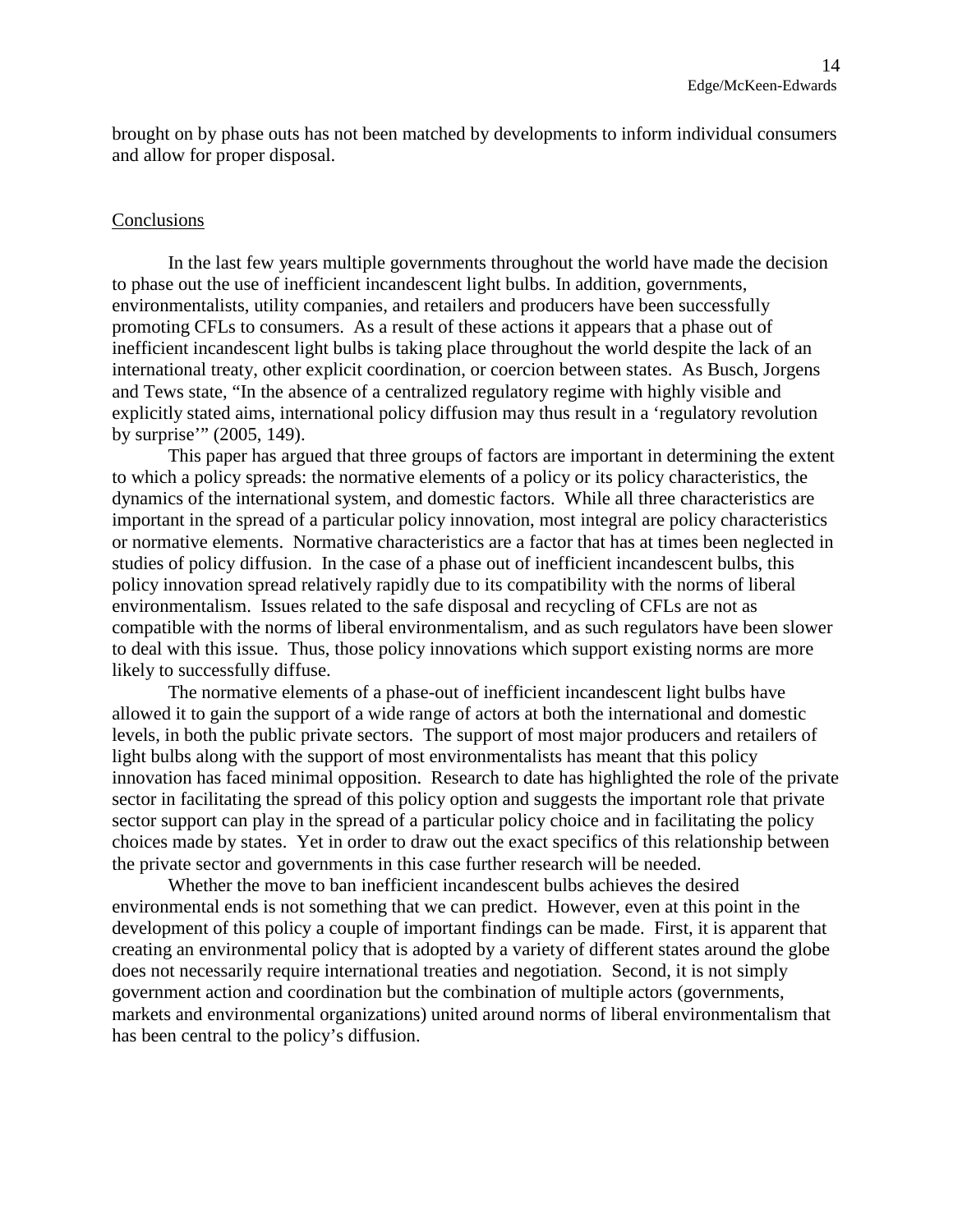Appendix Table 1

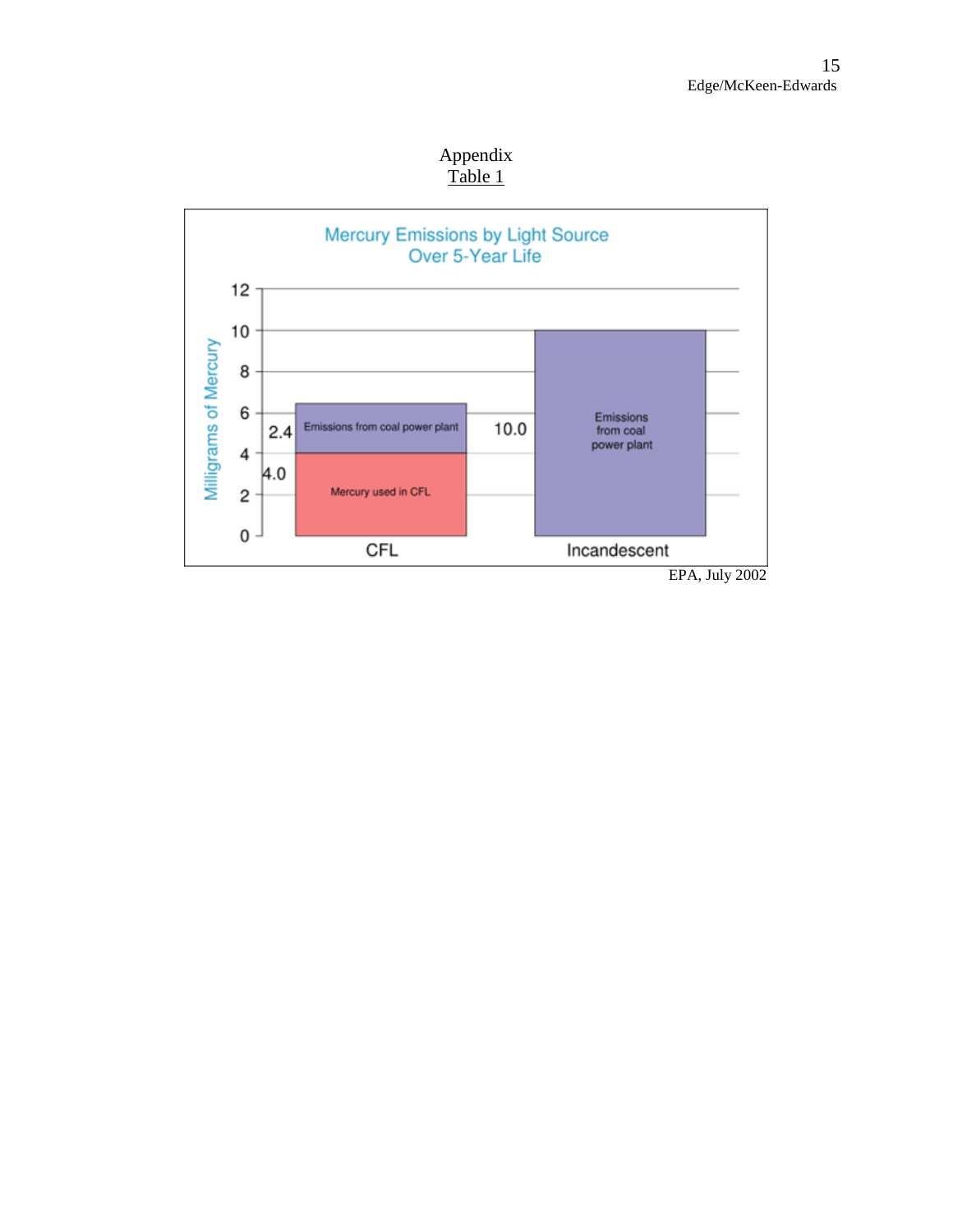## **Works Cited**

- AB 1109 (Huffman) Lighting Efficiency & Toxics Reduction Act. 2007. Californians against Waste. Accessed May 14, 2008, [http://www.cawrecycles.org/issues/current\\_legislation/ab1109\\_07](http://www.cawrecycles.org/issues/current_legislation/ab1109_07).
- Australian Government: Department of the Environment, Water, Heritage and the Arts. 2008. "Phase-Out of Inefficient Light Bulbs." Accessed: April 10, 2008, [http://www.environment.gov.au/settlements/energyefficiency/lighting.html.](http://www.environment.gov.au/settlements/energyefficiency/lighting.html)
- Barbaro, Michael. 2007. "Wal-Mart Puts Some Muscle Behind Power-Sipping Bulbs." The New York Times (January 2): 1.
- Bernstein, Steven. 2001. The Compromise of Liberal Environmentalism. New York: Columbia University Press.
- Brown, Lester R. 2007. "Canada Joins Movement to Ban Inefficient Bulbs." IPS: Inter Press Service (May 9).
- Busch, Per-Olof and Helge Jorgens. 2005. "The International Sources of Policy Convergence: Explaining the Spread of Environmental Policy Innovations." Journal of European Public Policy 12 (October): 860-884.
- Busch, Per Olof, Helge Jorgens and Kerstin Tews. 2005. "The Global Diffusion of Regulatory Instruments: The Making of a New International Environmental Regime." The Annals of the American Academy of Political and Social Science 598 (March): 146-167.
- Collins, Dave. 2008. "Group Says GE Supplier in China Subjects Workers to Toxins." The Associated Press (March 26).
- DEFRA: Department for Environment, Food and Rural Affairs. 2007, September 27. "Energy Guzzling Lightbulbs Phase Out to Start Next Year." Accessed May 13, 2007, <http://www.defra.gov.uk/news/2007/070927a.htm>.
- DeSombre, Elizabeth R. 2000. Domestic Sources of International Environmental Policy: Industry, Environmentalists and U.S. Power. Cambridge, Massachusetts: The MIT Press.
- Dominion Virginia Power, The Home Depot Sell 1,000,000<sup>th</sup> Energy-Saving Light Bulb. 2008. PR Newswire (March 13).
- Eden, Sally. 1996. Environmental Issues and Business: Implications of a Changing Agenda. New York: John Wiley and Sons.
- Elkins, Zachary and Beth Simmons. 2005. "On Waves, Clusters, and Diffusion: A Conceptual Framework." The Annals of the American Academy of Political and Social Science 598 (March): 33-51.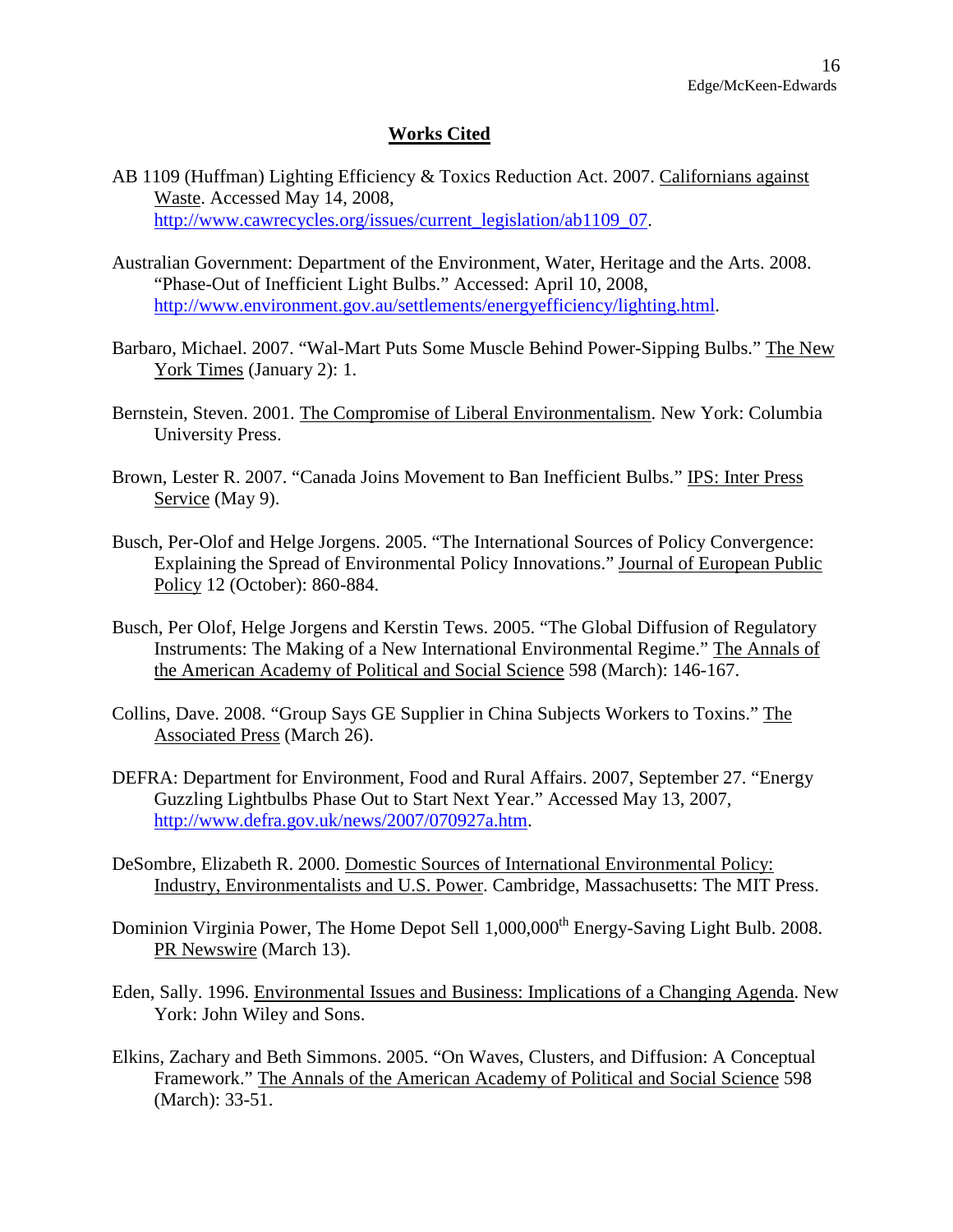- Elliott, Larry. 2005. "G8 Summit: Bush Concedes Ground on Climate Change." The Guardian (July 8): 15.
- EU Keeps Duties on Low-Energy Bulbs. 2007. International Herald Tribune (October 16): 19.
- EU to Switch of Incandescent Bulbs. 2007, March 9. CBCnews.ca. Accessed May 14, 2008, [http://www.cbc.ca/technology/story/2007/03/09/eu-bulbs.html.](http://www.cbc.ca/technology/story/2007/03/09/eu-bulbs.html)
- European Lamp Companies Federation. 2008. "Lamp Manufacturers Encourage the Switch to Energy Efficient Lighting in Europe." (April 6). Accessed April 25, 2008, [http://www.elcfed.org/documents/080406\\_ELC%20press%20release%20on%20switch%20](http://www.elcfed.org/documents/080406_ELC press release on switch to energy efficient lighting.pdf) [to%20energy%20efficient%20lighting.pdf](http://www.elcfed.org/documents/080406_ELC press release on switch to energy efficient lighting.pdf).
- Finnemore, Martha and Kathryn Sikkink. 1998. "International Norm Dynamics and Political Change." International Organization 52 (Autumn): 887-917.
- Four Million Energy Saving Light Bulbs Installed in the Caribbean. 2007, August 11. III Summit PetroCaribe: News Release. Accessed May 14, 2007, [http://iiicumbre](http://iiicumbre petrocaribe.menpet.gob.ve/index.php?tpl=interface.en/design/salaprensa/readmenu.tpl.html&newsid_obj_id=330&newsid_temas=1) [petrocaribe.menpet.gob.ve/index.php?tpl=interface.en/design/salaprensa/readmenu.tpl.html](http://iiicumbre petrocaribe.menpet.gob.ve/index.php?tpl=interface.en/design/salaprensa/readmenu.tpl.html&newsid_obj_id=330&newsid_temas=1) [&newsid\\_obj\\_id=330&newsid\\_temas=1.](http://iiicumbre petrocaribe.menpet.gob.ve/index.php?tpl=interface.en/design/salaprensa/readmenu.tpl.html&newsid_obj_id=330&newsid_temas=1)
- Frew, Wendy and Linton Besser. 2007. "Light Bulbs to Slash Emissions." Sydney Morning Herald (February 20): 1.
- Frommer, Frederic J. 2008. "Bachmann Bill Would Reverse Phase-In of Energy-Efficient Bulbs." The Associated Press State and Local Wire (March 26).
- Georgia Power's Change a Light Program Wins National Award for Second Consecutive Year. 2008. PR Newswire (March 12).
- Government of Cuba. 2008, March 3. "Cooperation between Suriname and Cuba increases." News Release on CubaMinRex:Ministry of Foreign Affairs of Cuba. Accessed May 14, 2008, [http://america.cubaminrex.cu/English/currentissues/2008/](http://america.cubaminrex.cu/English/currentissues/2008/ Marzo/Cooperation.html) [Marzo/Cooperation.html](http://america.cubaminrex.cu/English/currentissues/2008/ Marzo/Cooperation.html).
- Government of Ontario. 2007, April 18. "McGuinty Government to Ban Inefficient Light Bulbs by 2012." Ministry of Energy News Release. Accessed May 14, 2008, [http://www.energy.gov.on.ca/index.cfm?fuseaction=english.news&body=yes&news\\_id=](http://www.energy.gov.on.ca/index.cfm?fuseaction=english.news&body=yes&news_id=148) [148](http://www.energy.gov.on.ca/index.cfm?fuseaction=english.news&body=yes&news_id=148).
- Greenpeace Statement on Climate Change, CFLs and Mercury. 2007, May 7. Greenpeace. Accessed May 14, 2008, [http://www.greenpeace.org/india/press/releases/greenpeace](http://www.greenpeace.org/india/press/releases/greenpeace-statement-on-climat)[statement-on-climat.](http://www.greenpeace.org/india/press/releases/greenpeace-statement-on-climat)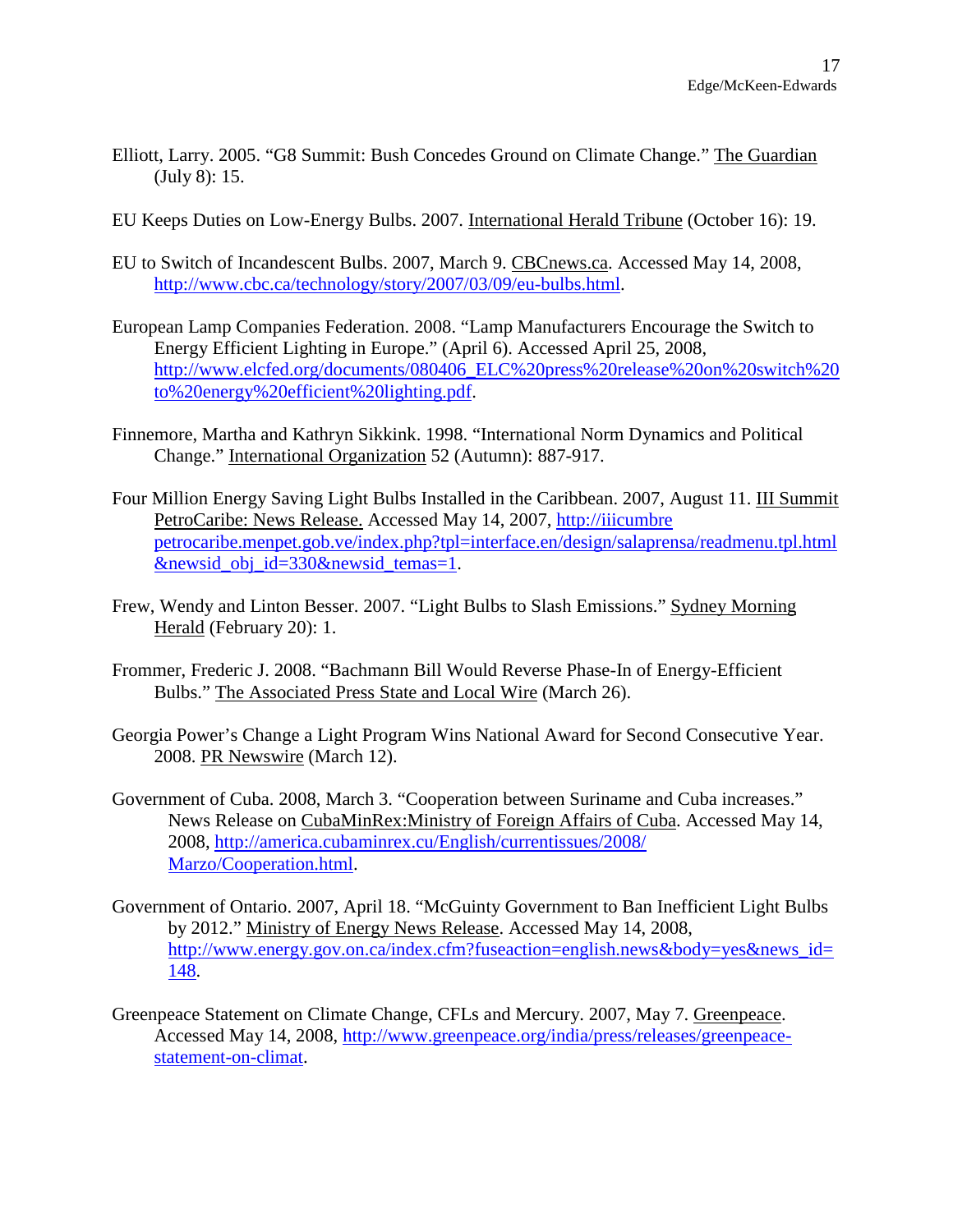- Herro, Alana. 2007. "World Governments Adopting Bright Idea." World Watch: Eye on Earth (March 5). Accessed May 14, 2008, <http://www.worldwatch.org/node/4941>.
- Home Depot Canada. 2007a, April 25. "Canada's Largest Light Bulb Retailer Applauds National Phase Out." Accessed May 13, 2008, [http://www.newswire.ca/en/releases/archive/April2007/25/c8978.html.](http://www.newswire.ca/en/releases/archive/April2007/25/c8978.html)
- Home Depot Canada. 2007b, November 27. "If I Had 1.5 Million Light Bulbs…" Accessed May 13, 2008 [http://www.homedepot.ca/wcsstore/HomeDepotCanada/pdf/English/cfl\\_release.pdf](http://www.homedepot.ca/wcsstore/HomeDepotCanada/pdf/English/cfl_release.pdf).
- IKEA. 2007, April 10. "It all Started with Edison! IKEA Endorses Energy-Saving CFL Light Bulbs and Offers 'Free Take Back' Program through Recycle Bins in all IKEA Stores." Accessed May 13, 2008, <http://www.csrwire.com/News/8104.html>.
- International Energy Agency. 2006. Light's Labour's Lost: Policies for Energy Efficient Lighting.
- International Energy Agency. 2007, February 26. CFL Quality and Strategies to Phase-out Incandescent Lamps. Accessed April 25, 2008, [http://www.iea.org/textbase/work/workshopdetail.asp?WS\\_ID=287](http://www.iea.org/textbase/work/workshopdetail.asp?WS_ID=287).
- International CFL Harmonization Initiative (CFLI). 2008. Accessed May 14, 2008, <http://www.apec-esis.org/www/cfl/>.
- Jeffcott, Stuart. 2007. International CFL Harmonization Initiative: A Community of Practice. Presented at The Asia-Pacific Partnership on Clean Development and Climate Buildings and Appliance Task Force – Lighting, Seoul, Korea. Accessed May 14, 2008, [http://www.asiapacificpartnership.org/BATF/BATF%20Projects%20Workshops/Lighting](http://www.asiapacificpartnership.org/BATF/BATF Projects Workshops/Lighting Workshop/Harmonization Initiative-jeffcott.pdf) [%20Workshop/Harmonization%20Initiative-jeffcott.pdf](http://www.asiapacificpartnership.org/BATF/BATF Projects Workshops/Lighting Workshop/Harmonization Initiative-jeffcott.pdf).
- Jorgens, Helge. 2004. Governance by Diffusion: Implementing Global Norms Through Cross-National Imitation and Learning. In Governance for Sustainable Development: The Challenge of Adapting Form to Function, edited by William M. Lafferty. Cheltenham, England: Edward Elgar.
- Keck, Margaret E. and Kathryn Sikkink. 1998. Activists Beyond Borders: Advocacy Networks in International Politics. Ithaca: Cornell University Press.
- Kern, Kristine, Ingrid Kissing-Nat, Ute Landmann, Corine Mauch in collaboration with Tina Loffelsend. 2001. "Policy Convergence and Policy Diffusion by Governmental and Nongovernmental Institutions – An International Comparison of Eco-labeling Systems" Wissnschaftszentrum Berlin Fur Sozialforschung Discussion Paper (FS II 01-305). Berlin: Social Science Research Center of Berlin.

Lamprecycle.org. 2008. Accessed: May 14, 2008. <http://www.lamprecycle.org/>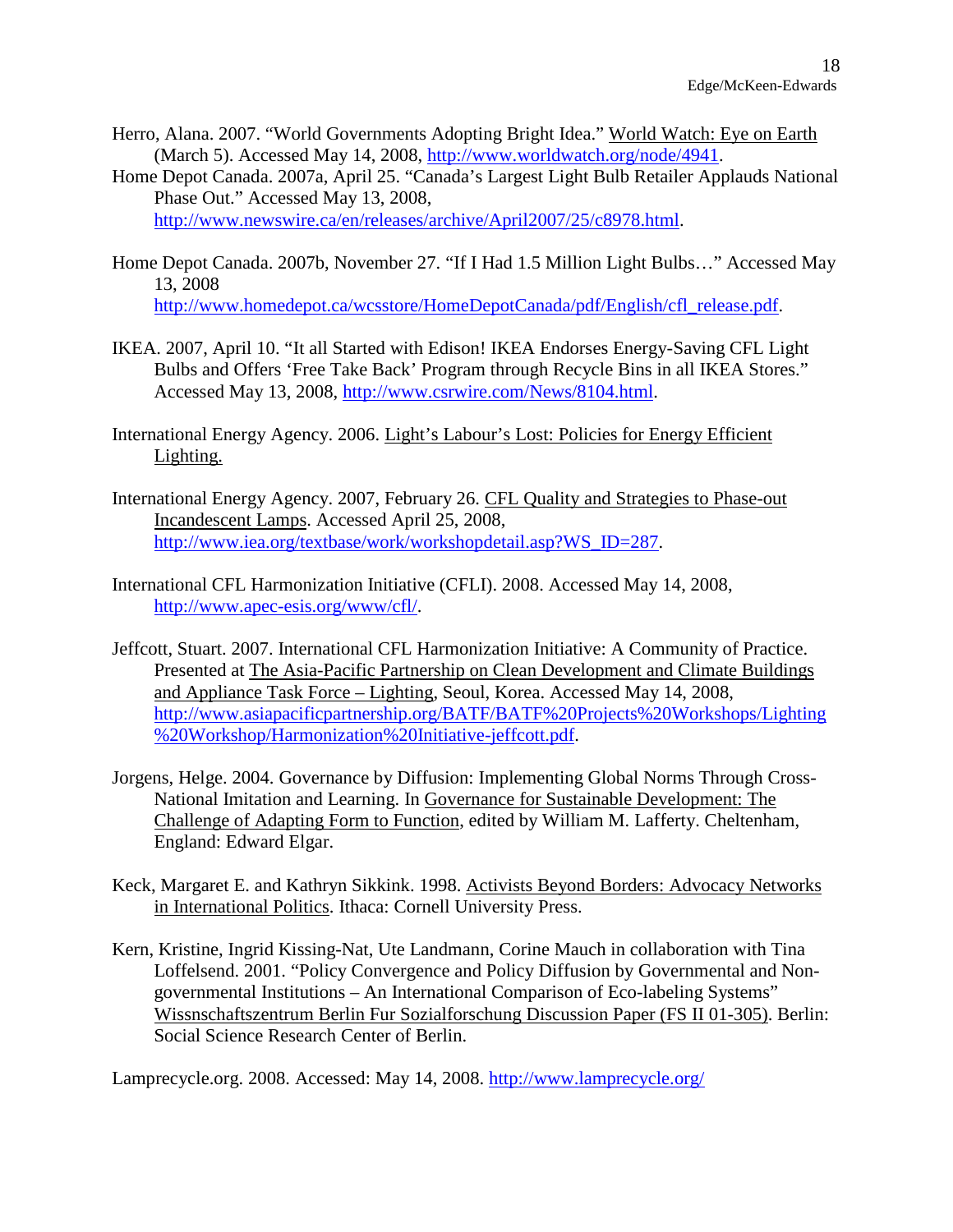- Levine, Lloyd E. 2007. Incandescent Phase Out: Frequently Asked Questions. Accessed May 14, 2008, <http://democrats.assembly.ca.gov/MEMBERS/a40/LightBulb/LightBulb-FAQ.pdf>.
- Lights to go out on Inefficient Bulbs by 2012. 2007, April 25. CBC News. Accessed March 5, 2008, [http://www.cbc.ca/canada/story/2007/04/25/lunn-bulbs.html.](http://www.cbc.ca/canada/story/2007/04/25/lunn-bulbs.html)

Nampower to Issue Free Light Bulbs. 2007. Africa News (October 30).

- Natural Resources Canada. 2007a, April 25. "Backgrounder: Questions and Answers." Accessed April 20, 2008, [http://www.nrcanrncan.gc.ca/media/newcom/2007/200735b-eng.php.](http://www.nrcanrncan.gc.ca/media/newcom/2007/200735b-eng.php)
- Natural Resources Canada. 2007b. "Backgrounder: Ban on Inefficient Light Bulbs." Accessed April 25, 2008, [http://www.iea.org/textbase/work/2007/cfl/canada\\_background.pdf](http://www.iea.org/textbase/work/2007/cfl/canada_background.pdf).
- N. Idaho Utility Sees Energy Conservation. 2008. The Associated Press State and Local Wire (February 19).
- Nunavut Targets Incandescent Bulbs. 2007, March 22. CBC News. Accessed March 5, 2008, [http://www.cbc.ca/canada/story/2007/03/22/nu-lightbulb.html.](http://www.cbc.ca/canada/story/2007/03/22/nu-lightbulb.html)
- Organization of Eastern Caribbean States. 2007, May 24-25. "Communique." 45<sup>th</sup> Meeting of the OECS Authority. Accessed May 14, 2008, [http://www.caricom.org/jsp/](http://www.caricom.org/jsp/ communications/communique oecs.pdf) [communications/communique%20oecs.pdf.](http://www.caricom.org/jsp/ communications/communique oecs.pdf)
- Osram Sylvania. 2007, November 27. "Sylvania Continues Commitment to Lamp Recycling Program with the Inclusion of the United States Postal Service**:** New Mail-in Process Makes CFL Recycling Easier for Residential Customers*",* Accessed: May 14, 2008 [http://www.sylvania.com/AboutUs/Pressxpress/](http://www.sylvania.com/AboutUs/Pressxpress/ Pressnews/Commitment) [Pressnews/CommitmentL](http://www.sylvania.com/AboutUs/Pressxpress/ Pressnews/Commitment)ampRecycling.htm
- Paulwell, Phillip. 2007. "Empowering our People through Industry, Enterprise, Technology, Energy and Commerce." Sectoral Presentation by the Minister of Industry, Technology, Energy and Commerce (June 7): Jamaica Houses of Parliament. Accessed May 14, 2008, http:// 72.14.205.104/search?q=cache:lxWSO-QOzqAJ:www.mct.gov.jm/Paulwell%27s %2520Budget%2520Speech%2520June%25206%25202007.pdf+PetroCaribe+initiative+li ght+bulb&hl=en&ct=clnk&cd=27.
- Philippines to Ban Incandescent Bulbs. 2008, February 5. ABC News. Accessed May 14, 2008, <http://abcnews.go.com/International/wireStory?id=4243147>.
- Philips. 2007a. "Elimination of Duties on Chinese CFLs will Increase European Competitiveness and Benefit Consumers and the Environment." Accessed May 13, 2005, [http://www.lighting.philips.com/gl\\_en/news/press/lighting\\_company\\_news/](http://www.lighting.philips.com/gl_en/news/press/lighting_company_news/ archive_2007/press_pr_cfl_duties.php?main=global&parent=4390&id=gl_en_news&lang=en) archive 2007/press\_pr\_cfl\_duties.php?main=global&parent=4390&id=gl\_en\_news&lang= [en](http://www.lighting.philips.com/gl_en/news/press/lighting_company_news/ archive_2007/press_pr_cfl_duties.php?main=global&parent=4390&id=gl_en_news&lang=en).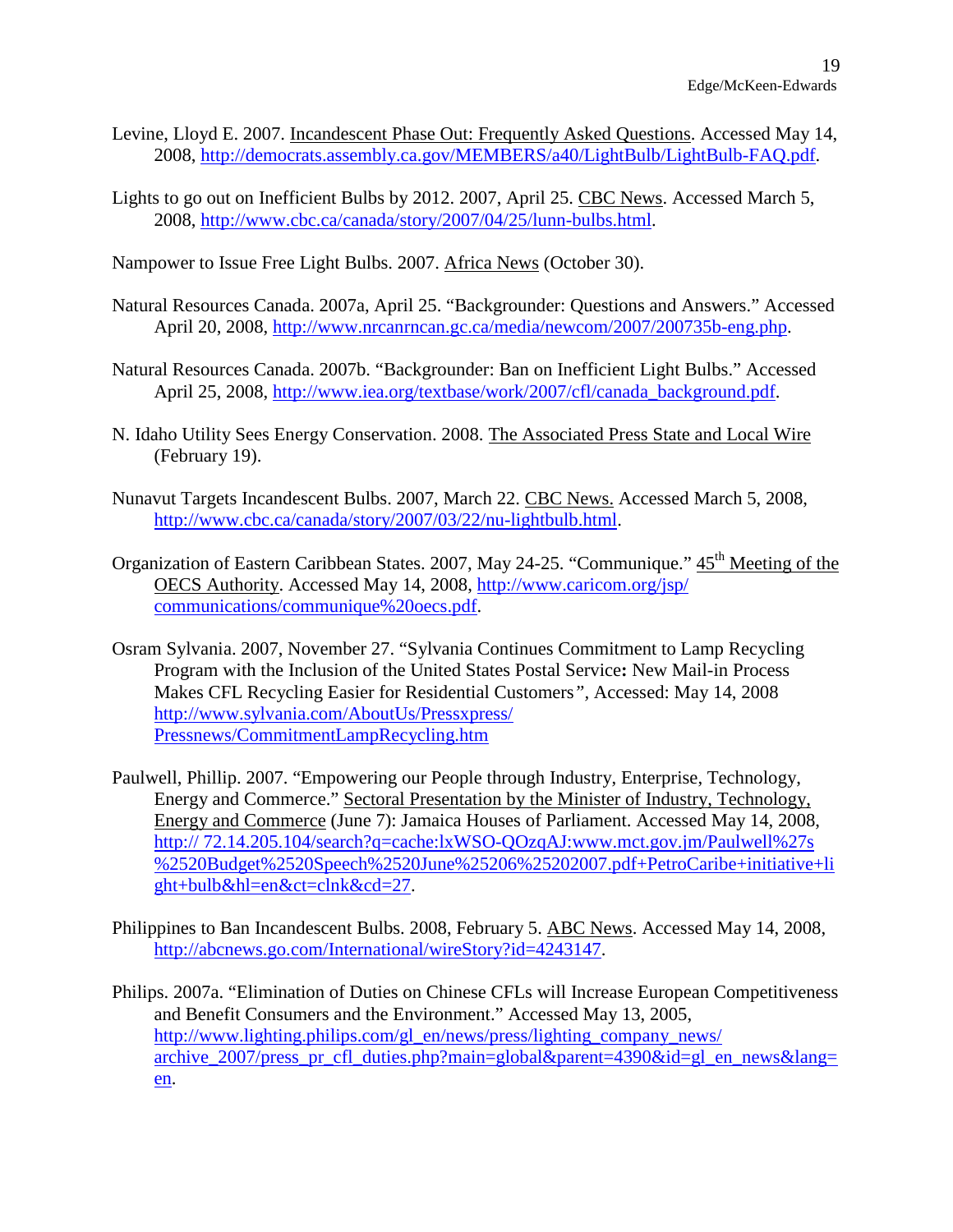- Plan to Ban Standard Light Bulbs. 2007. BBC News—Business. Accessed March 5, 2008, <http://news.bbc.co.uk/go/pr/fr/-/2/hi/business/6316635.stm>.
- PowerStream's Conservation Programs Having Substantial Impact. 2008. Canadian Corporate Newswire (April 1).
- Recycling Household CFLs. 2007, September. NEMA: National Electrical Manufacturers Association, [www.nema.org/lamprecycle/Recycling%20Household%20CFLs](http://www.nema.org/lamprecycle/Recycling Household CFLs). %2009%2007.pdf
- Robertson, Ian. 2007. "Lights Out for Old, Inefficient Bulbs." The Toronto Sun (April 19): 32.

Rogers, Everett. 2003. Diffusion of Innovations. New York: Free Press.

- Sinclair, Rob. 2007. "Fluorescent Lamps, Lighting Efficiency and Recycling." A presentation by Natural Resources Canada at the Recycling Council of Alberta Conference (September 26- 28).
- South Africa: Eskom Distributes Energy-Saving Light Bulbs. 2007. Africa News (November 1).
- Stauss, Michael J. 2007. "Focus Switches from Light to Bulb: Energy Efficiency, Instead of Conservation, is the New Mantra for Governments." The International Herald Tribune (October 31): 13.
- Sullivan, Rohan. 2007. "Australia to Ban Old-Style Light Bulbs, Go Fluorescent to Reduce Greenhouse Emissions." Associated Press: Business News Section (February 20).
- Taylor, Ros. 2007. "Chain Stores to End the Sale of Traditional Lightbulbs." Guardian.co.uk (September 27). Accessed March 5, 2008, [http://www.guardian.co.uk/politics/2007/sep/27/labourconference.labour.](http://www.guardian.co.uk/politics/2007/sep/27/labourconference.labour)
- United States Environmental Protection Agency. 2008. "Mercury-Containing Light Bulb (Lamp) Basic Information." Accessed March 5, 2008, <http://www.epa.gov/bulbrecycling/basic.htm>.
- Verhaar, Harry. 2007. "European Lamp Companies Federation: Industry Commitment to Phasing Out Inefficient Lighting Products in the Home." Presented at CFL Quality and Strategies to Phase-out Incandescent Lamps Workshop (February 26): Paris, France. Accessed April 25, 2008, <http://www.iea.org/Textbase/work/2007/cfl/Verhaar.pdf>.
- Waide, Paul. 2007a. "Global Efforts to Phase-Out Incandescent Lamps." The IEA OPEN Energy Technology Bulletin 45 (October). Accessed April 25, 2008, [http://www.iea.org/impargr/cip/pdf/Issue45Lighting.pdf.](http://www.iea.org/impargr/cip/pdf/Issue45Lighting.pdf)